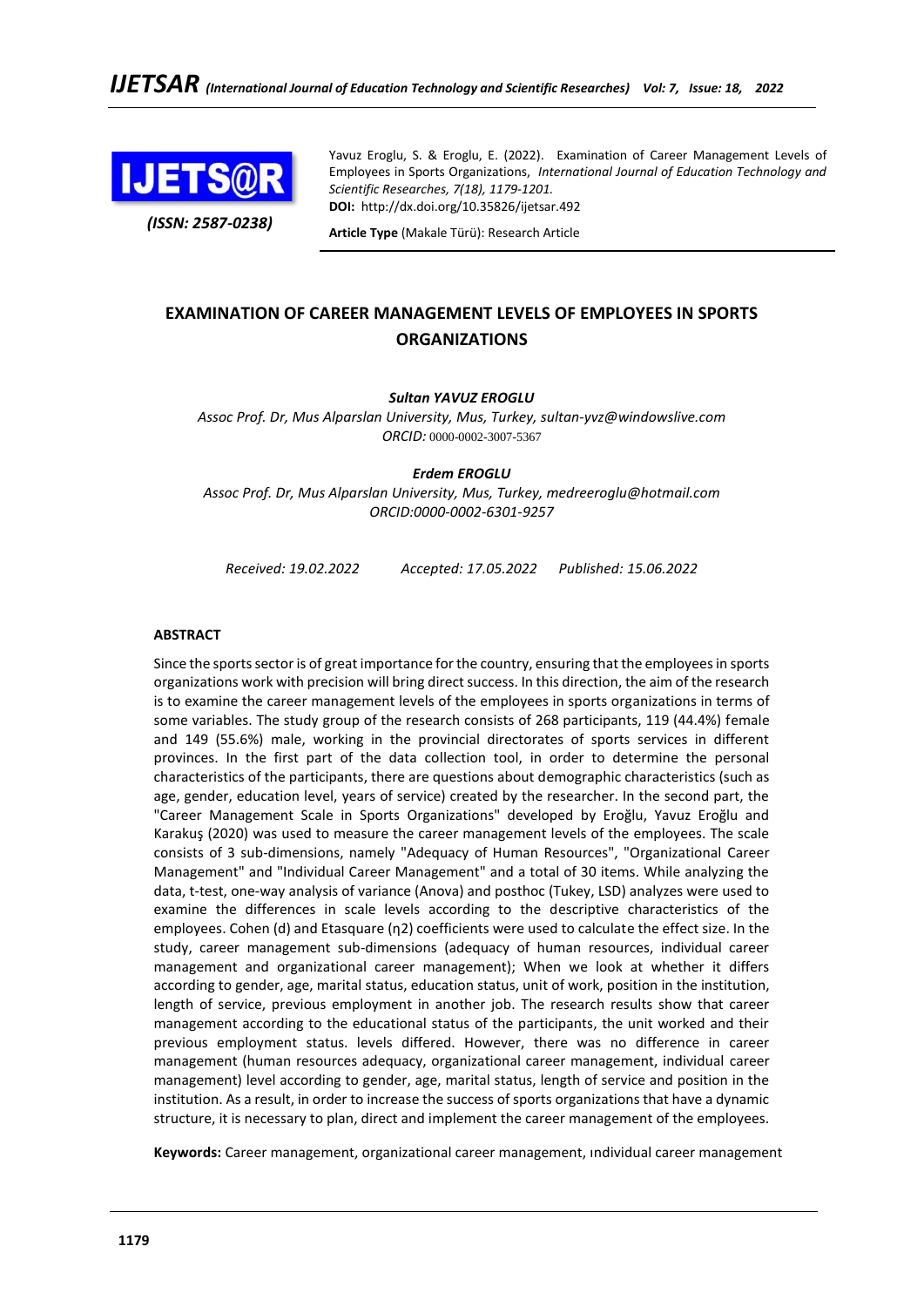### **INTRODUCTION**

Considering the point reached in organizations from the past to the present, one of the most important factors that come to the fore is undoubtedly the necessity of human resources and career management. The satisfaction of the employees in the organizations, the determination of the position they have in the organizational life by integrating their own goals with the goals of the organization and their progress are directly related to the satisfaction they feel from career management. Therefore, when the concept of career is considered, we can say that career is a process and refers to the work that the employee has done throughout his life (Rencber & Baş, 2020).

Increasing the motivation and quality of work life of employees is directly related to career management. In other words, career management increases the performance of the employees and enables them to move up the career ladder more actively and successfully. Looking at the literature, the same views are encountered (Orpen, 1994; Yahya, Othman & Meruda, 2004; Kaya & Ceylan, 2014; Küçük, 2012; Büyükyılmaz et al, 2018). It has been revealed that the employees who have achieved career satisfaction play an important role in behaviors that contribute to the effectiveness of the organization, such as meeting their career goals, helping in the organization, solving or mitigating problems, putting the interests of the organization above their own interests, reducing tension and engaging in constructive behaviors (Rençber & Baş, 2020).

If we list some of the aims of career management (Güney, 2015), which has many goals in terms of individual and organizational aspects;

- Helping to supply the skilled and skilled manpower that the businesses will need in the future
- Supporting the realization of the career plans of the employees,
- Ensuring that the employees are satisfied with the work they have done,
- Meeting the expectations of the employees regarding their work and careers,
- Harmonizing the career plans of the employees and the organization,
- Improving the communication between the employees and their managers,
- Helping employees to make their career plans realistic,
- Ensuring that all employees are treated equally in terms of career development,
- Helping employees to meet their needs for promotion in the organizational hierarchy,

It is to increase the performance and efficiency of both the employees and the organization.

The establishment of individual and organizational career management with the regular work of human resources management in organizations increases the success of organizations in parallel with increasing the performance of employees. Organization employees work for organizational purposes and are attached to the organization to the extent that they can achieve their own goals (Ersoy & all,2014). When we look at sports organizations, we see that they have a more dynamic structure compared to other organizations. This dynamism allows employees to choose different career paths. The success of sports organizations makes positive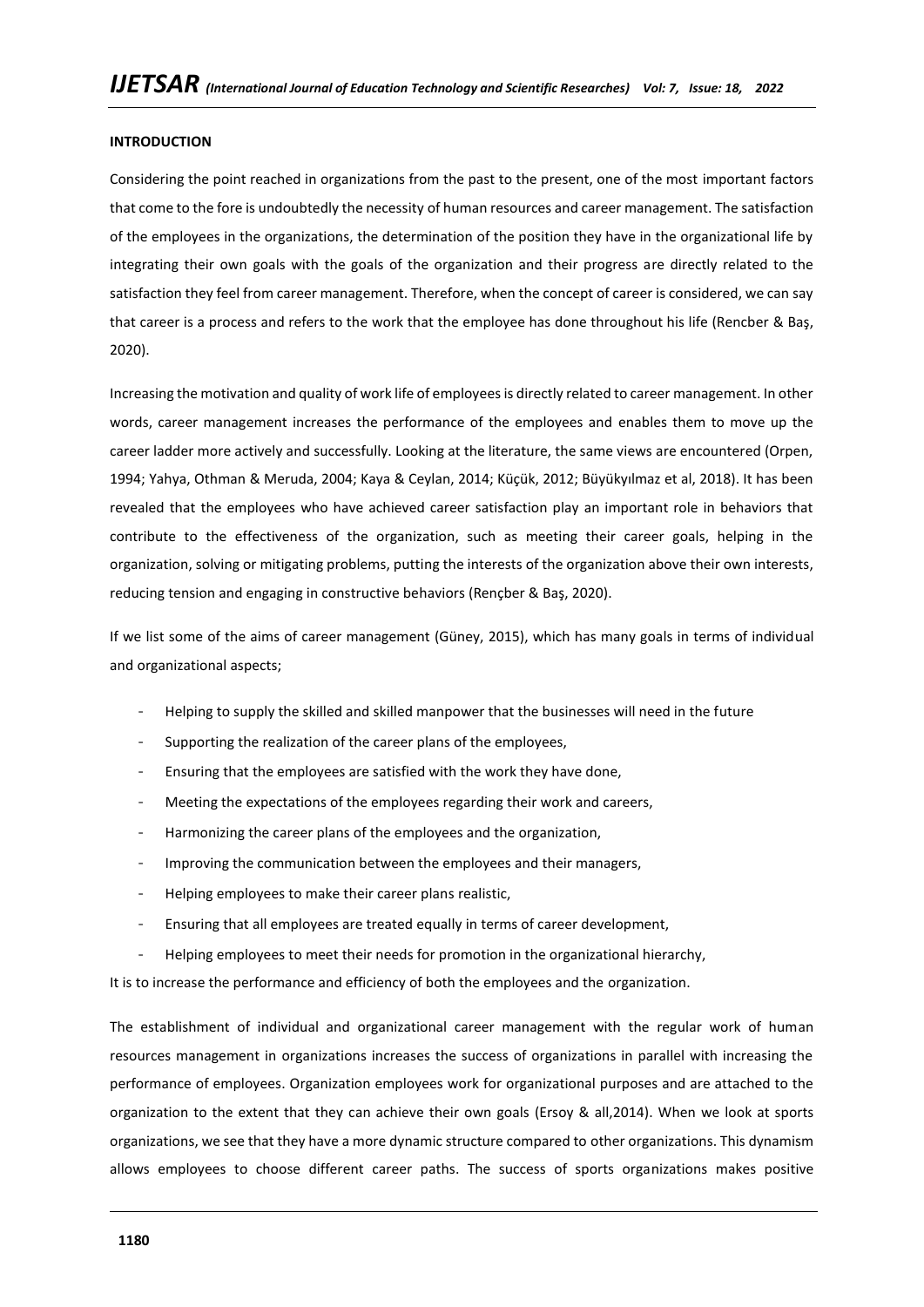contributions to the country. Therefore, the aim of our study is to reveal whether the career management levels of the employees in sports organizations differ according to different variables. The hypotheses created for this purpose are as follows;

H1: The career management sub-dimension scores of the employees differ according to the gender variable.

H2: The career management sub-dimension scores of the employees differ according to the age variable.

H3: The career management sub-dimension scores of the employees differ according to the marital status variable.

H4: The career management sub-dimension scores of the employees differ according to the variable of educational status.

H5: Employees' career management sub-dimension scores differ according to the unit they work in.

H6: The career management sub-dimension scores of the employees differ according to the position variable in the institution.

H7: Employees' career management sub-dimension scores differ according to the variable of length of service. H8: The career management sub-dimension scores of the employees differ according to the variable of having previously worked at another job.

# **METHOD**

This research was modeled according to the descriptive survey model. The descriptive method is a research approach that aims to describe a past or present situation as it is (Şenyüzlü, 2013). In this direction, it is based on the descriptive survey model, as it is aimed to determine the career management levels of the employees in sports institutions.

The necessary approval was obtained for the current research with the decision of the Scientific Research and Publication Ethics Committee of Muş Alparslan University, dated 28.02.2022 and numbered 39712.

## **Working Group**

The study group consists of 268 participants, 119 (44.4%) female and 149 (55.6%) male, working in the provincial directorates of sports services in different provinces. The descriptive characteristics of the participants in the research are given below.

| Groups      | Frequency (n) | Percentage (%) |
|-------------|---------------|----------------|
| Gender      |               |                |
| Female      | 119           | 44,4           |
| Male        | 149           | 55,6           |
| Age         |               |                |
| $20 - 30$   | 69            | 25,7           |
| 31-40       | 129           | 48,1           |
| 40 and over | 70            | 26,1           |
|             |               |                |

## **Table 1.** Distribution of Employees by Descriptive Characteristics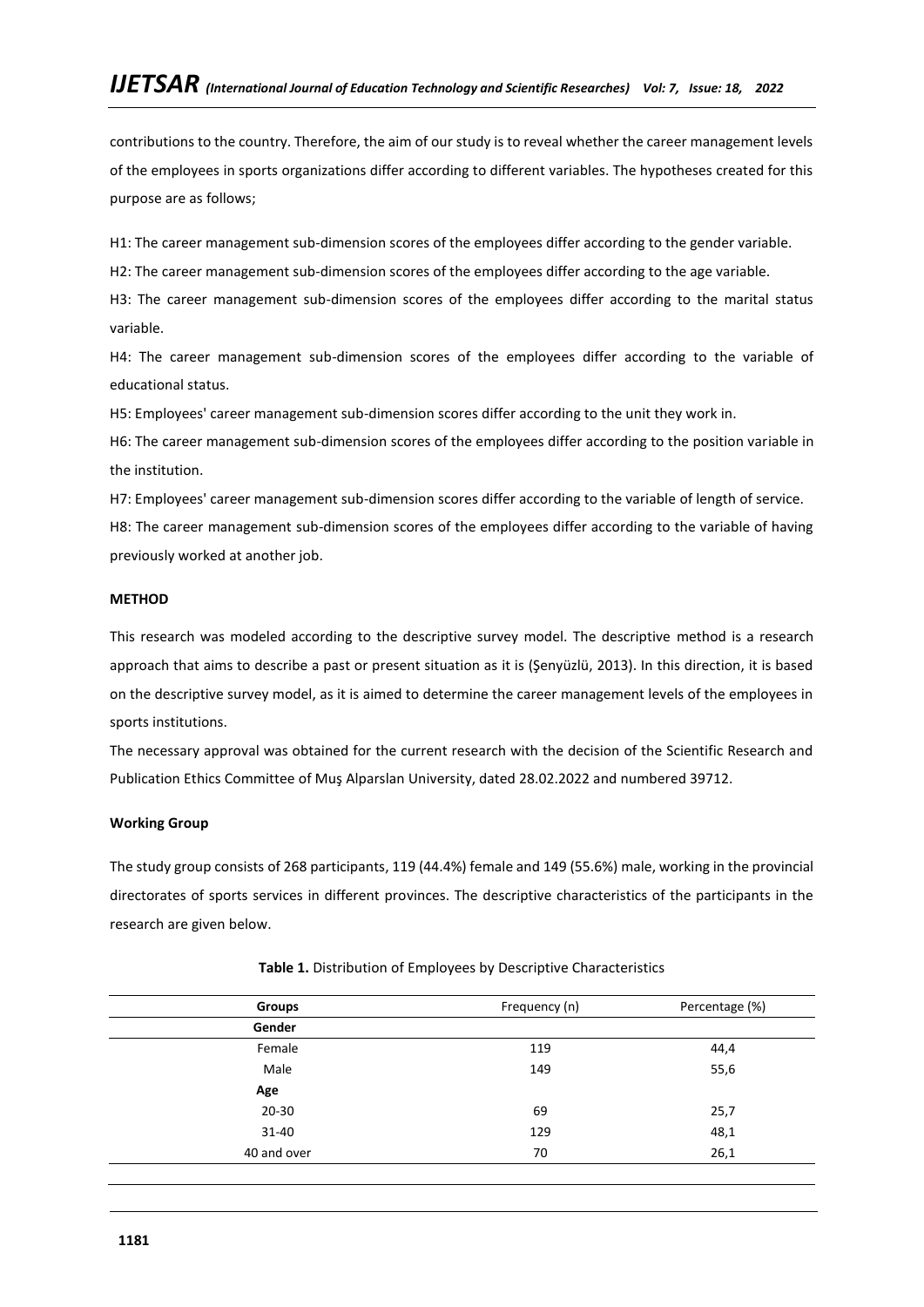| 168 | 62,7 |
|-----|------|
| 100 | 37,3 |
|     |      |
| 44  | 16,4 |
| 188 | 70,1 |
| 36  | 13,4 |
|     |      |
| 185 | 69,0 |
| 25  | 9,3  |
| 58  | 21,6 |
|     |      |
| 44  | 16,4 |
| 16  | 6,0  |
| 64  | 23,9 |
| 144 | 53,7 |
|     |      |
| 20  | 7,5  |
| 160 | 59,7 |
| 64  | 23,9 |
| 24  | 9,0  |
|     |      |
| 126 | 47,0 |
| 142 | 53,0 |
|     |      |

According to the gender of the workers, 119 (44.4%) are female and 149 (55.6%) are male. According to age, 69 (25.7%) of the workers are 20-30, 129 (48.1%) are 31-40.70 (26.1%) are over 40. According to marital status, 168 (62.7%) of the employees are married and 100 (37.3%) are single. According to the education level of the employees, 44 (16.4%) are high school, 188 (70.1%) are university, 36 (13.4%) are graduate. According to the unit they work, 185 (69.0%) of them are youth services, 25 (9.3%) are school sports, 58 (21.6%) are sports services. According to the position in the organization, 44 (16.4%) of them are sports training specialists, 16 (6.0%) are chiefs, 64 (23.9%) are trainers, 144 (53.7%) are civil servants. disperses. According to the length of service, 20 (7.5%) of them are less than 1 year, 160 (59.7%) of them are 2-4 years, 64 (23.9%) of them are 5-9 years, 24 (9%) 0) It is distributed as 10 years and above. According to their previous employment status, 126 (47.0%) of them are distributed as yes and 142 (53.0%) as no.

# **Data Collection Tools**

In order to measure the career management levels of the employees, the "Career Management Scale in Sports Organizations" developed by Eroğlu, Yavuz Eroğlu and Karakuş (2020) was used. The scale consists of 3 subdimensions, namely "Adequacy of Human Resources", "Organizational Career Management" and "Individual Career Management" and a total of 30 items. The scale is a 5-point Likert-type scale ranging from "I totally agree", "agree", "undecided", "disagree" and "strongly disagree".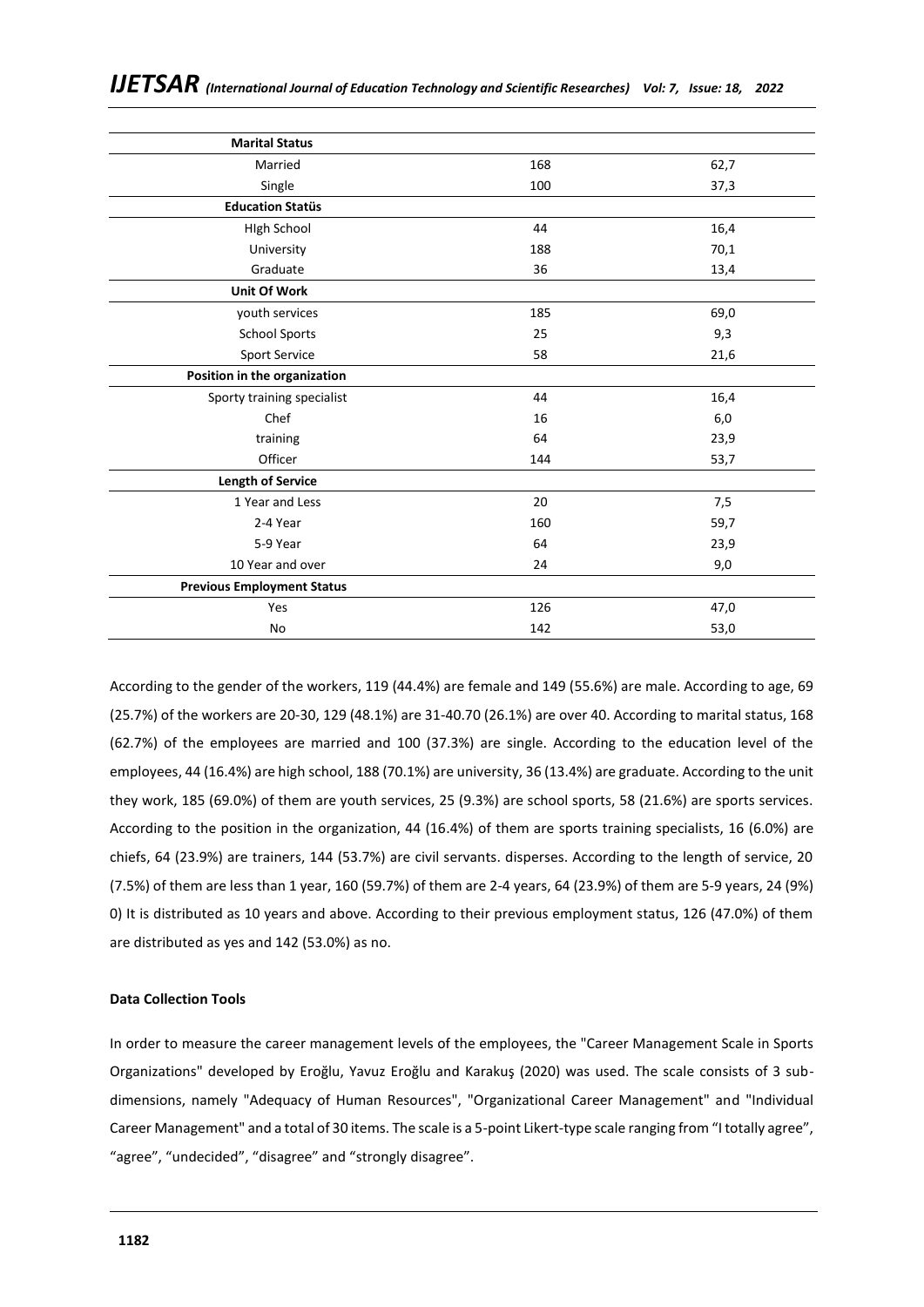### **Statistical Analysis of Data**

Frequency and percentage analyzes were used to determine the descriptive characteristics of the employees participating in the research, and average and standard deviation statistics were used in the analysis of the scale. Kurtosis (Kurtosis) and Skewness (Skewness) values were examined to determine whether the research variables showed a normal distribution (Table 2). In the relevant literature, it is accepted as a normal distribution that the results regarding the kurtosis skewness values of the variables are between +1.5 and -1.5 (Tabachnick & Fidell,2013), +2.0 and -2.0 (George & Mallery,2010). T-test, one-way analysis of variance (Anova) and posthoc (Tukey, LSD) analyzes were used to examine the differences in scale levels according to the descriptive characteristics of the employees. Cohen (d) and Etasquare (η2) coefficients were used to calculate the effect size. The effect size indicates whether the difference between the groups is large enough to be considered significant. The Cohen value is 0.2: small; 0.5: medium; 0.8: large, the squared value 0.01: small; 0.06: medium; 0.14: large (Büyüköztürk et al, 2018).

### **FINDINGS**

For the career management of the employees; arithmetic mean, standard deviation and minimum-maximum levels are given below.

|                                         | N   | Ort   | Ss    | Min.  | Maks. | <b>Kurtosis</b> | <b>Skewness</b> | Alpha |
|-----------------------------------------|-----|-------|-------|-------|-------|-----------------|-----------------|-------|
| <b>Human Resources Adequacy</b>         | 268 | 3.090 | 0.944 | 1.000 | 5.000 | $-0.431$        | $-0.285$        | 0.957 |
| <b>Organizational Career Management</b> | 268 | 2.910 | 0.929 | 1.000 | 5.000 | $-0.343$        | $-0.030$        | 0.944 |
| Individual Career Management            | 268 | 2.570 | 0.883 | 1.000 | 5.000 | $-0.058$        | 0.423           | 0.958 |
| <b>Career Management General</b>        | 268 | 2.950 | 0.881 | 1.000 | 5.000 | $-0.292$        | $-0.169$        | 0.976 |

**Table 2.** Career Management Average Scores

The average "human resources adequacy" of the employees is moderate 3.090 ± 0.944 (Min=1;Max=5), the average of "organizational career management" is moderate 2.910  $\pm$  0.929 (Min=1;Max=5), the average of "individual career management" is weak 2,570 ± 0.883 (Min=1;Max=5), mean "career management general" average was 2.950 ± 0.881 (Min=1;Max=5).

The results of the analysis performed to examine the differentiation of career management scores according to descriptive features are given below.

| Group  | n   | <b>Human Resources</b><br>Adequacy | Organizational<br><b>Career Management</b> | <b>Individual Career</b><br><b>Management</b> | <b>Career Management</b><br>General |
|--------|-----|------------------------------------|--------------------------------------------|-----------------------------------------------|-------------------------------------|
| Gender |     | Ort±SS                             | Ort±SS                                     | Ort±SS                                        | Ort±SS                              |
| Female | 119 | 3,110±0,942                        | 3,010±0,962                                | 2,610±0,853                                   | 3,000±0,893                         |
| Male   | 149 | 3,060±0,948                        | 2,830±0,898                                | 2,530±0,908                                   | 2,910±0,873                         |
| t=     |     | 0.414                              | 1,515                                      | 0.695                                         | 0,831                               |
| $p =$  |     | 0.679                              | 0,131                                      | 0.488                                         | 0.407                               |

**Table 3.** T-test Results of Career Management Sub-Dimension Scores by Gender Variable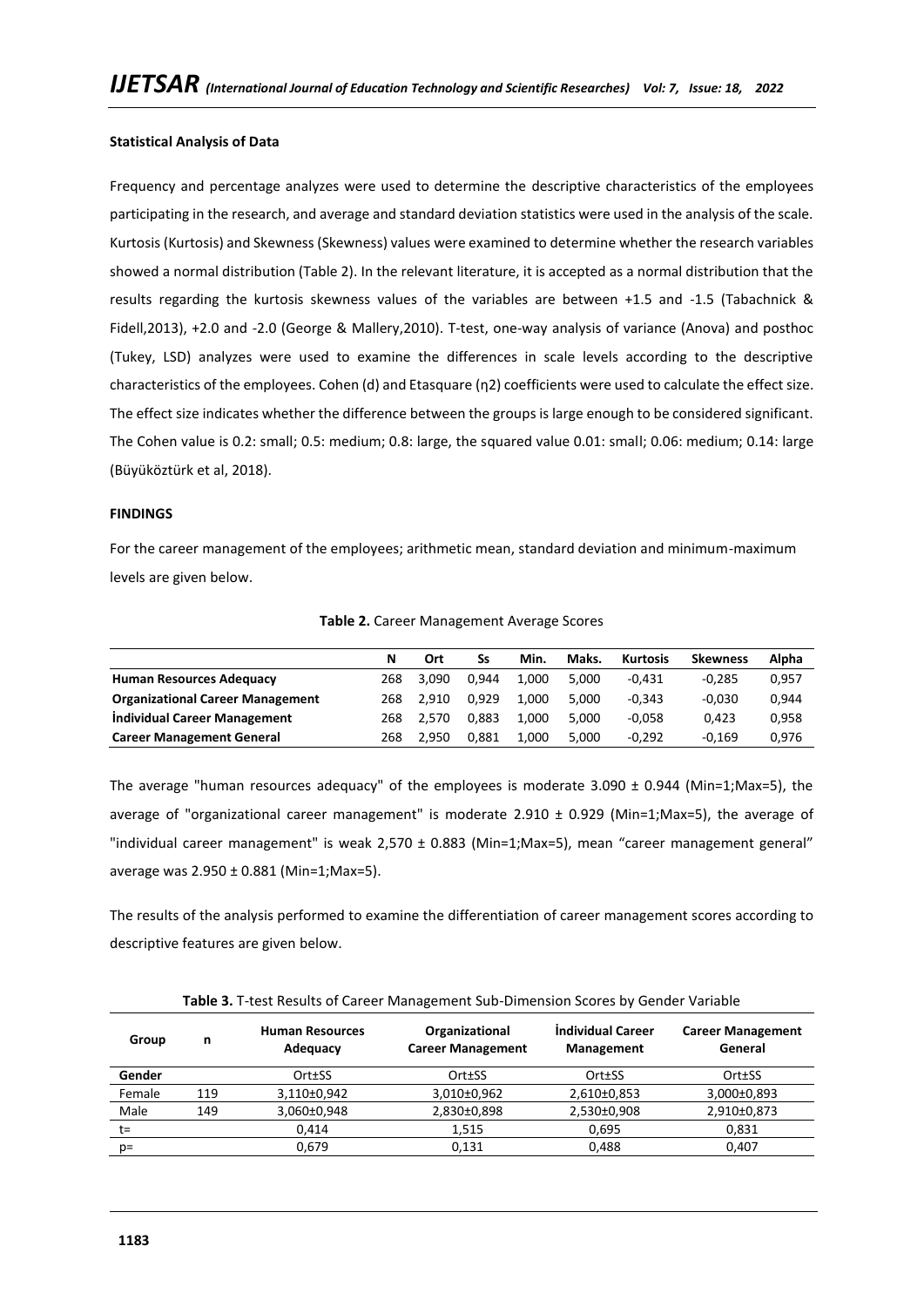The adequacy of human resources, organizational career management, individual career management, and career management general scores of the employees do not differ significantly by gender (p>0.05).

|                | <b>TWIS</b> IT YOURING? INCIPED INCOMICS OF COLCOPTIONSCHICTIC SOME BILITISHOTI SCOTCS MY? INC |                                    |                                               |                                 |                                     |  |  |  |
|----------------|------------------------------------------------------------------------------------------------|------------------------------------|-----------------------------------------------|---------------------------------|-------------------------------------|--|--|--|
| Group          | n                                                                                              | <b>Human Resources</b><br>Adequacy | Organizational<br>Career<br><b>Management</b> | Individual Career<br>Management | <b>Career Management</b><br>General |  |  |  |
| Age            |                                                                                                | Ort±SS                             | Ort±SS                                        | Ort±SS                          | Ort±SS                              |  |  |  |
| $20 - 30$      | 69                                                                                             | 3,130±0,951                        | 2,950±0,921                                   | 2,610±0,936                     | 2,990±0,891                         |  |  |  |
| 31-40          | 129                                                                                            | 3,110±0,904                        | 2,880±0,902                                   | 2,610±0,831                     | 2,960±0,848                         |  |  |  |
| 40 and<br>over | 70                                                                                             | 3,010±1,017                        | 2,930±0,997                                   | 2,440±0,924                     | 2,890±0,939                         |  |  |  |
| $F =$          |                                                                                                | 0,338                              | 0,125                                         | 0,927                           | 0,229                               |  |  |  |
| $p=$           |                                                                                                | 0,714                              | 0,882                                         | 0,397                           | 0,795                               |  |  |  |

**Table 4.** Variance Analysis Results of Career Management Sub-Dimension Scores by Age

The adequacy of human resources, organizational career management, individual career management, and career management general scores of the employees do not differ significantly according to age (p>0.05).

| Group                 | n   | <b>Human Resources</b><br>Adequacy | Organizational<br>Career<br><b>Management</b> | Individual Career<br><b>Management</b> | Career<br><b>Management</b><br>General |
|-----------------------|-----|------------------------------------|-----------------------------------------------|----------------------------------------|----------------------------------------|
| <b>Marital Status</b> |     | Ort±SS                             | Ort±SS                                        | Ort±SS                                 | Ort±SS                                 |
| Married               | 168 | 3,130±0,938                        | 2,940±0,964                                   | 2,560±0,893                            | 2,980±0,888                            |
| Single                | 100 | 3,010±0,954                        | 2,860±0,869                                   | 2,580±0,871                            | 2,890±0,872                            |
| $t =$                 |     | 0.963                              | 0.734                                         | $-0.194$                               | 0.750                                  |
| $p=$                  |     | 0,336                              | 0,464                                         | 0,846                                  | 0,454                                  |

**Table 5.** T-test Results of Career Management Sub-Dimension Scores by Marital Status Variable

The adequacy of human resources, organizational career management, individual career management, and career management general scores of the employees do not differ significantly according to marital status (p>0.05).

|  |  | Table 6. Variance Analysis Results of Career Management Sub-Dimension Scores by Educational Status Variable |
|--|--|-------------------------------------------------------------------------------------------------------------|
|--|--|-------------------------------------------------------------------------------------------------------------|

| Group                               | n   | <b>Human Resources</b><br>Adequacy | Organizational<br><b>Career Management</b> | Individual Career<br><b>Management</b> | <b>Career Management</b><br>General |
|-------------------------------------|-----|------------------------------------|--------------------------------------------|----------------------------------------|-------------------------------------|
| <b>Educational</b><br><b>Status</b> |     | Ort±SS                             | Ort±SS                                     | Ort±SS                                 | Ort±SS                              |
| High School                         | 44  | 2,410±0,923                        | 2,410±0,963                                | 2,100±0,820                            | 2,360±0,858                         |
| University                          | 188 | 3,240±0,869                        | 3,040±0,864                                | 2,650±0,837                            | 3,080±0,812                         |
| Graduate                            | 36  | 3,100±1,006                        | 2,860±1,027                                | 2,690±1,023                            | 2,960±0,981                         |
| $F =$                               |     | 15,219                             | 8.704                                      | 7.899                                  | 13,130                              |
| $p=$                                |     | 0,000                              | 0,000                                      | 0,000                                  | 0,000                               |
| PostHoc=                            |     | 2>1,3>1(p<0.05)                    | 2>1,3>1(p<0.05)                            | 2>1,3>1(p<0.05)                        | 2>1,3>1(p<0.05)                     |

The human resources adequacy scores of the employees differ significantly according to their educational status (F=15.219; p=0<0.05;η2=0.103). The reason for the difference is that the human resources adequacy scores of those with a university education level are higher than the human resources adequacy scores of those with a high school education level (p<0.05). The human resources adequacy scores of those with a postgraduate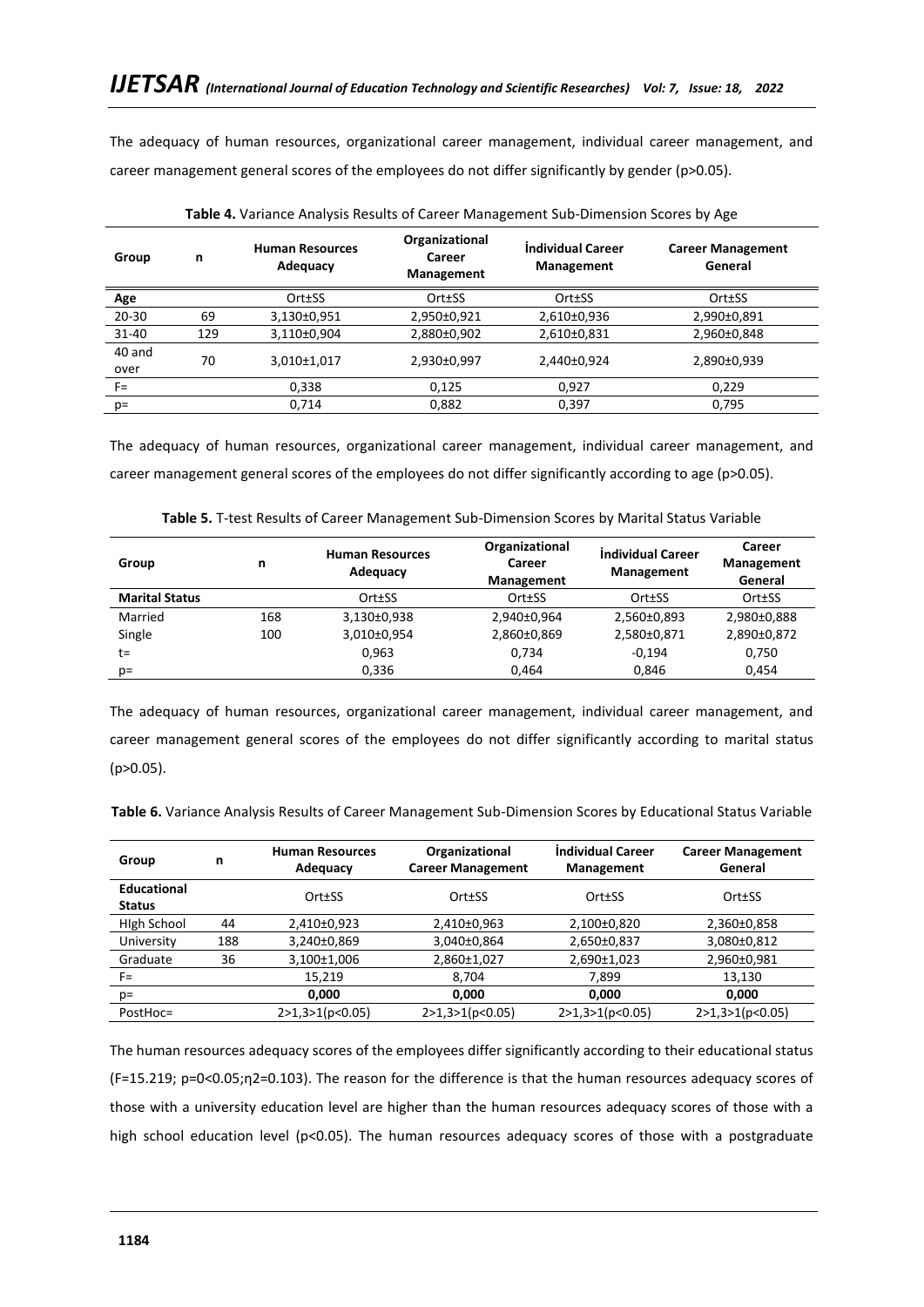education level were higher than the human resources adequacy scores of those with a high school education level (p<0.05).

The organizational career management scores of the employees differ significantly according to their educational status (F=8,704; p=0<0.05;η2=0.062). The reason for the difference is that the organizational career management scores of those with a university education level are higher than those with a high school education level (p<0.05). The organizational career management scores of those with a postgraduate education level are higher than those with a high school education level (p<0.05).

Individual career management scores of the employees differ significantly according to their educational status (F=7,899; p=0<0.05;η2=0.056). The reason for the difference is that the individual career management scores of those with a university education level are higher than the individual career management scores of those with a high school education level (p<0.05). The individual career management scores of those with a postgraduate education level are higher than the individual career management scores of those with a high school education level (p<0.05).

The career management general scores of the employees differ significantly according to their educational status (F=13.130; p=0<0.05; η2=0.090). The reason for the difference is that the career management general scores of those with a university education level are higher than the career management general scores of those with a high school education level (p<0.05). The career management general scores of those with a postgraduate education level are higher than the career management general scores of those with a high school education level (p<0.05).

| Group                 | n   | <b>Human Resources</b><br>Adequacy | Organizational<br>Career<br><b>Management</b> | <b>Individual Career</b><br><b>Management</b> | <b>Career Management</b><br>General |
|-----------------------|-----|------------------------------------|-----------------------------------------------|-----------------------------------------------|-------------------------------------|
| Unit Of Work          |     | Ort±SS                             | Ort±SS                                        | Ort±SS                                        | Ort±SS                              |
| <b>Youth Services</b> | 185 | 3,050±0,927                        | 2,880±0,909                                   | 2,550±0,856                                   | 2,920±0,856                         |
| <b>School Sports</b>  | 25  | 2,730±1,196                        | 2,560±1,189                                   | 2,280±1,105                                   | 2,600±1,154                         |
| <b>Sport Service</b>  | 58  | 3,360±0,812                        | 3,150±0,816                                   | 2,750±0,836                                   | 3,190±0,772                         |
| F=                    |     | 4.424                              | 3,829                                         | 2,669                                         | 4.389                               |
| $p=$                  |     | 0,013                              | 0,023                                         | 0,071                                         | 0,013                               |
| PostHoc=              |     | 3>1,3>2(p<0.05)                    | 3 > 2(p < 0.05)                               |                                               | 3>1,3>2(p<0.05)                     |

**Table 7.** Variance Analysis Results of Career Management Sub-Dimension Scores by Unit of Work

The human resources adequacy scores of the employees differ significantly according to the unit they work in (F=4.424; p=0.013<0.05;η2=0.032). The reason for the difference is that the human resources adequacy scores of the employees in the sports service are higher than the human resources adequacy scores of the employees in the youth services (p<0.05). The human resources adequacy scores of the employees in the sports service are higher than the human resources adequacy scores of the employees in school sports (p<0.05).

The organizational career management scores of the employees differ significantly according to the unit they work in (F=3.829; p=0.023<0.05;η2=0.028). The reason for the difference is that the organizational career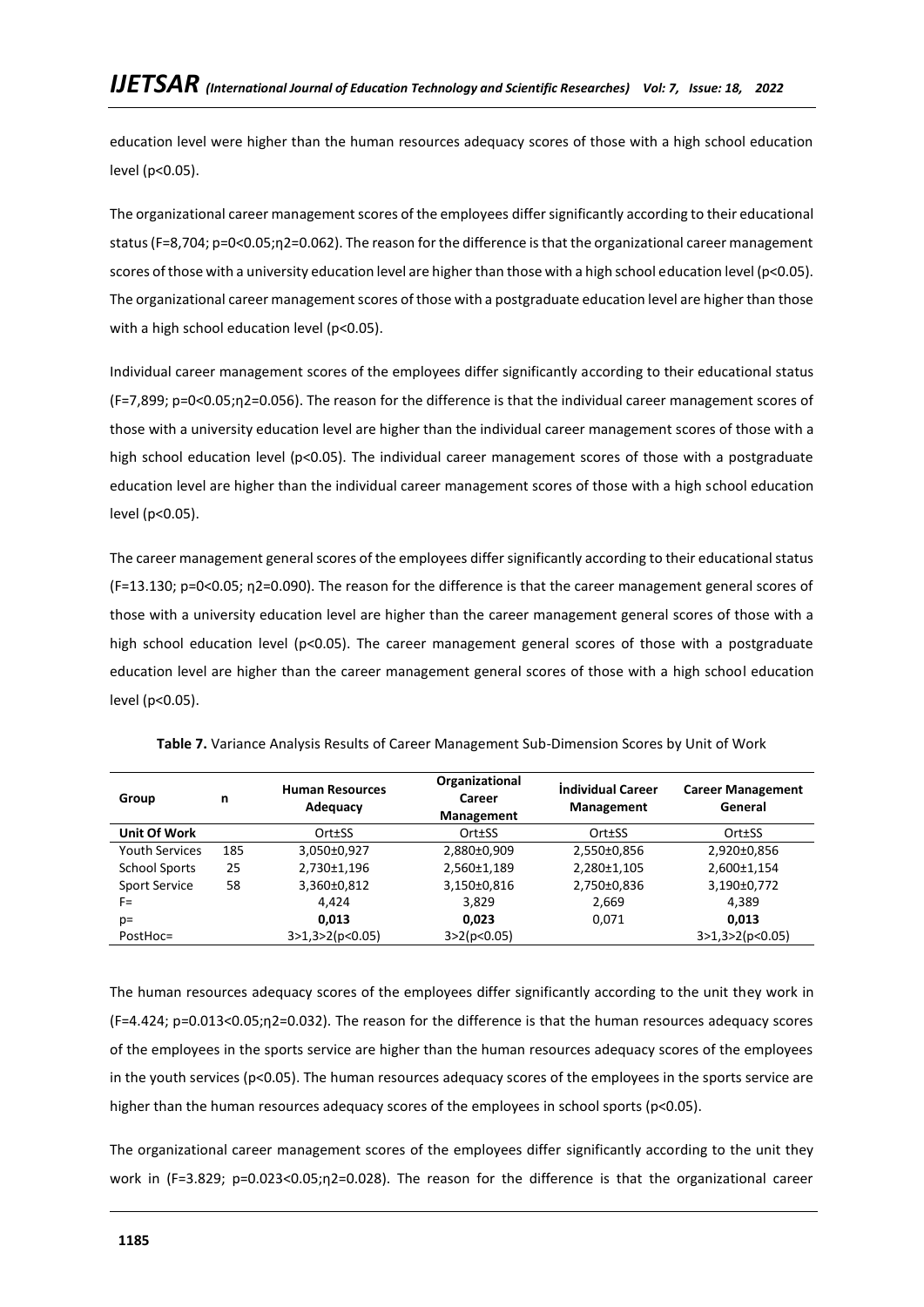management scores of the employees in the sports service are higher than the organizational career management scores of the employees in school sports (p<0.05).

The career management general scores of the employees differ significantly according to the unit they work in (F=4.389; p=0.013<0.05;η2=0.032). The reason for the difference is that the career management general scores of the employees in the sports service are higher than the career management general scores of the employees in the youth services (p<0.05). The career management general scores of the employees in the sports service are higher than the career management general scores of the employees in school sports (p<0.05).

Individual career management scores of the employees do not differ significantly according to the unit they work in (p>0.05).

|                                      | Institution |                                    |                                        |                                        |                                 |  |  |
|--------------------------------------|-------------|------------------------------------|----------------------------------------|----------------------------------------|---------------------------------|--|--|
| Group                                | n           | <b>Human Resources</b><br>Adequacy | Organizational<br>Career<br>Management | <b>Individual Career</b><br>Management | Career<br>Management<br>General |  |  |
| Position in the<br>Organization      |             | Ort±SS                             | Ort±SS                                 | Ort±SS                                 | Ort±SS                          |  |  |
| <b>Sporty Training</b><br>Specialist | 44          | 3,240±0,884                        | 2,940±0,801                            | 2,520±0,927                            | 3,030±0,824                     |  |  |
| Chef                                 | 16          | 3,250±1,081                        | 2,970±1,104                            | 2,770±0,979                            | 3,090±1,037                     |  |  |
| <b>Training</b>                      | 64          | 3,020±0,829                        | 2,820±0,828                            | 2,500±0,796                            | 2,870±0,779                     |  |  |
| Officer                              | 144         | 3,050±0,994                        | 2,930±0,992                            | 2,590±0,900                            | 2,940±0,927                     |  |  |
| $F =$                                |             | 0.750                              | 0.267                                  | 0.472                                  | 0,419                           |  |  |
| $p=$                                 |             | 0,523                              | 0,849                                  | 0,702                                  | 0,739                           |  |  |

**Table 8.** Variance Analysis Results of Career Management Sub-Dimension Scores by Position Variable in the

The adequacy of human resources, organizational career management, individual career management, and career management general scores of the employees do not differ significantly according to the position in the institution (p>0.05).

**Table 9.** Variance Analysis Results of Career Management Sub-Dimension Scores by Service Length Variable

| Group                       | n   | <b>Human Resources</b><br>Adequacy | Organizational<br><b>Career Management</b> | <b>Individual Career</b><br><b>Management</b> | <b>Career Management</b><br>General |
|-----------------------------|-----|------------------------------------|--------------------------------------------|-----------------------------------------------|-------------------------------------|
| Length of<br><b>Service</b> |     | Ort±SS                             | Ort±SS                                     | Ort±SS                                        | Ort±SS                              |
| 1 Year and<br>Less          | 20  | 2,890±0,809                        | 2,610±0,743                                | 2,340±0,636                                   | 2,710±0,720                         |
| 2-4 Year                    | 160 | 3,040±0,958                        | 2,870±0,940                                | 2,540±0,883                                   | 2,910±0,891                         |
| 5-9 Year                    | 64  | 3,170±0,983                        | 3,060±0,977                                | 2,630±0,946                                   | 3,050±0,923                         |
| 10 Year and<br>over         | 24  | 3,290±0,839                        | 3,020±0,826                                | 2,780±0,879                                   | 3,130±0,804                         |
| $F =$                       |     | 0.960                              | 1.456                                      | 1.099                                         | 1,187                               |
| $p=$                        |     | 0,412                              | 0,227                                      | 0,350                                         | 0,315                               |

The adequacy of human resources, organizational career management, individual career management, and career management general scores of the employees do not differ significantly according to the length of service (p>0.05).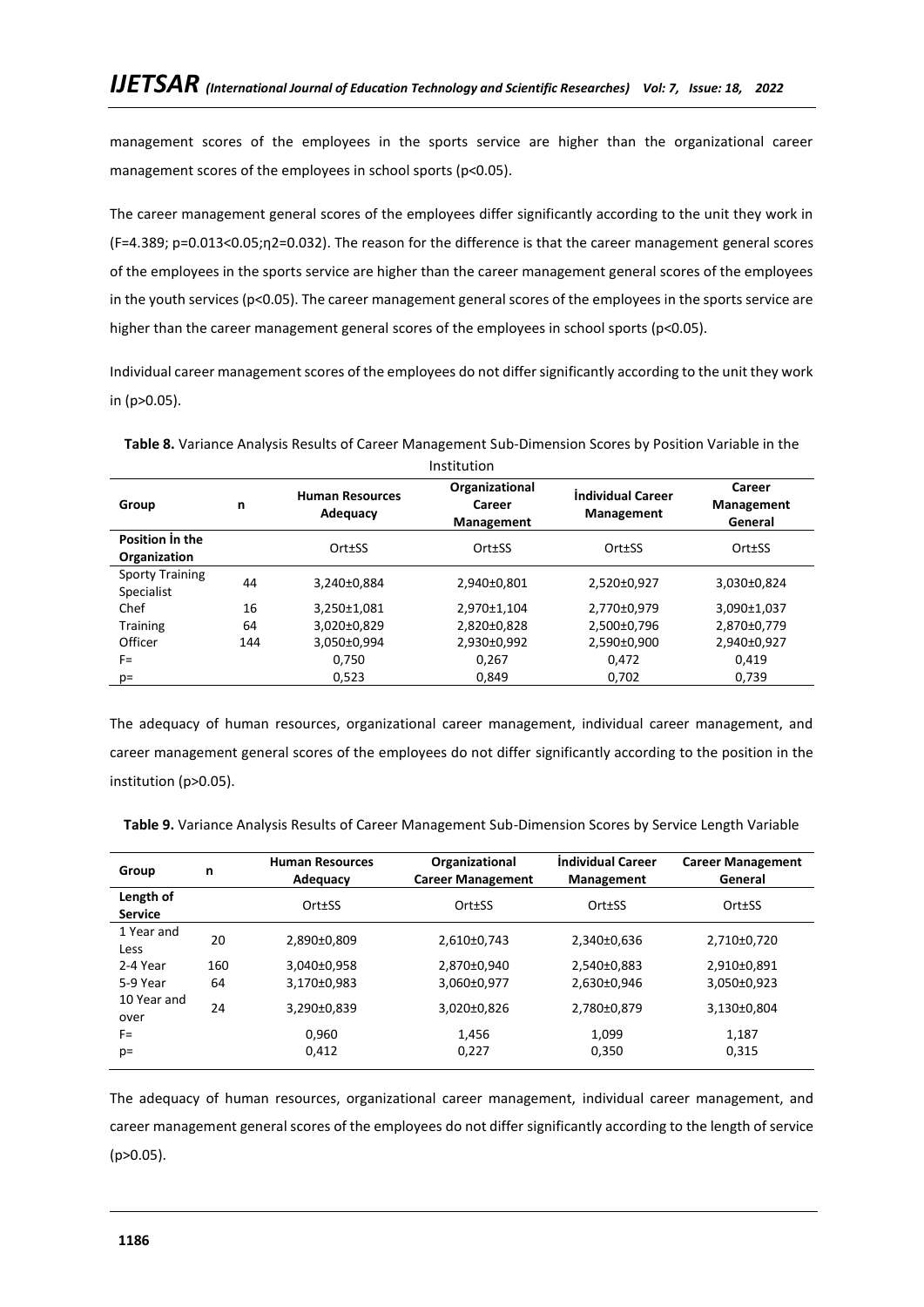| Group                                       | n   | <b>Human Resources</b><br>Adequacy | Organizational<br>Career<br><b>Management</b> | Individual Career<br><b>Management</b> | Career<br><b>Management</b><br>General |
|---------------------------------------------|-----|------------------------------------|-----------------------------------------------|----------------------------------------|----------------------------------------|
| <b>Previous</b><br><b>Employment Status</b> |     | Ort±SS                             | Ort±SS                                        | Ort±SS                                 | Ort±SS                                 |
| Yes                                         | 126 | 3,310±0,849                        | 3,040±0,875                                   | 2,680±0,857                            | 3,130±0,806                            |
| No                                          | 142 | 2,880±0,980                        | 2,800±0,964                                   | 2,460±0,896                            | 2,790±0,917                            |
| t=                                          |     | 3,816                              | 2,113                                         | 2,068                                  | 3,188                                  |
| p=                                          |     | 0,000                              | 0,036                                         | 0,040                                  | 0,002                                  |

**Table 10**. T-test Results of Career Management Sub-Dimension Scores According to the Variable of Previous Employment

The human resources adequacy scores of those who were previously employed in another job  $(x=3,310)$  were found to be higher than the human resources adequacy scores of those who did not work in another job before (x=2.880) (t=3.816; p=0<0.05; d=0.467;η2=0.052) .

Organizational career management scores of those who were previously employed in another job (x=3,040) were higher than those of those who did not work in another job before (x=2,800) (t=2.113; p=0.036<0.05; d=0.260;η2=0.017) .

## **CONCLUSION and DISCUSSION**

In this part of the study, which was conducted to examine the career management levels of the employees in sports organizations in terms of different variables, a literature review was made and the relevant findings were discussed.

In the study we have done, the sub-dimensions of career management (adequacy of human resources, individual career management and organizational career management); When we look at whether it differs according to the variables of gender, age, marital status, education status, unit of work, position in the institution, length of service, working in another job before, it is seen that there is a difference in all sub-dimensions (human resources management, organizational career management) in the education status variable in the career management levels of the participants. and individual career management) in favor of graduate students, and our H4 hypothesis was accepted. When we look at the studies in the literature, it was seen that the personnel of the general directorate of sports did not differ according to the variable of educational status (Yerlikaya,2019) and it was in contrast to the finding of our study. However, there are studies in which there is a statistically significant difference between the educational status of the participants and their career satisfaction (Demirdelen & Ulama, 2013; İleri et al. 2009) and they are parallel to our study. Although the sample group is different (hotel businesses and health sector), it can be said that there may be an increase in career management levels as the education level increases. Because the determination of career paths is only possible with education.

In the unit variable studied at the career management levels of the participants, a significant difference was observed in the general scores of human resources management, organizational career management and career management. which are the sub-dimensions of career management, in favor of the employees in the sports service, and our H5 hypothesis was partially accepted. In the findings in the literature, personality in individual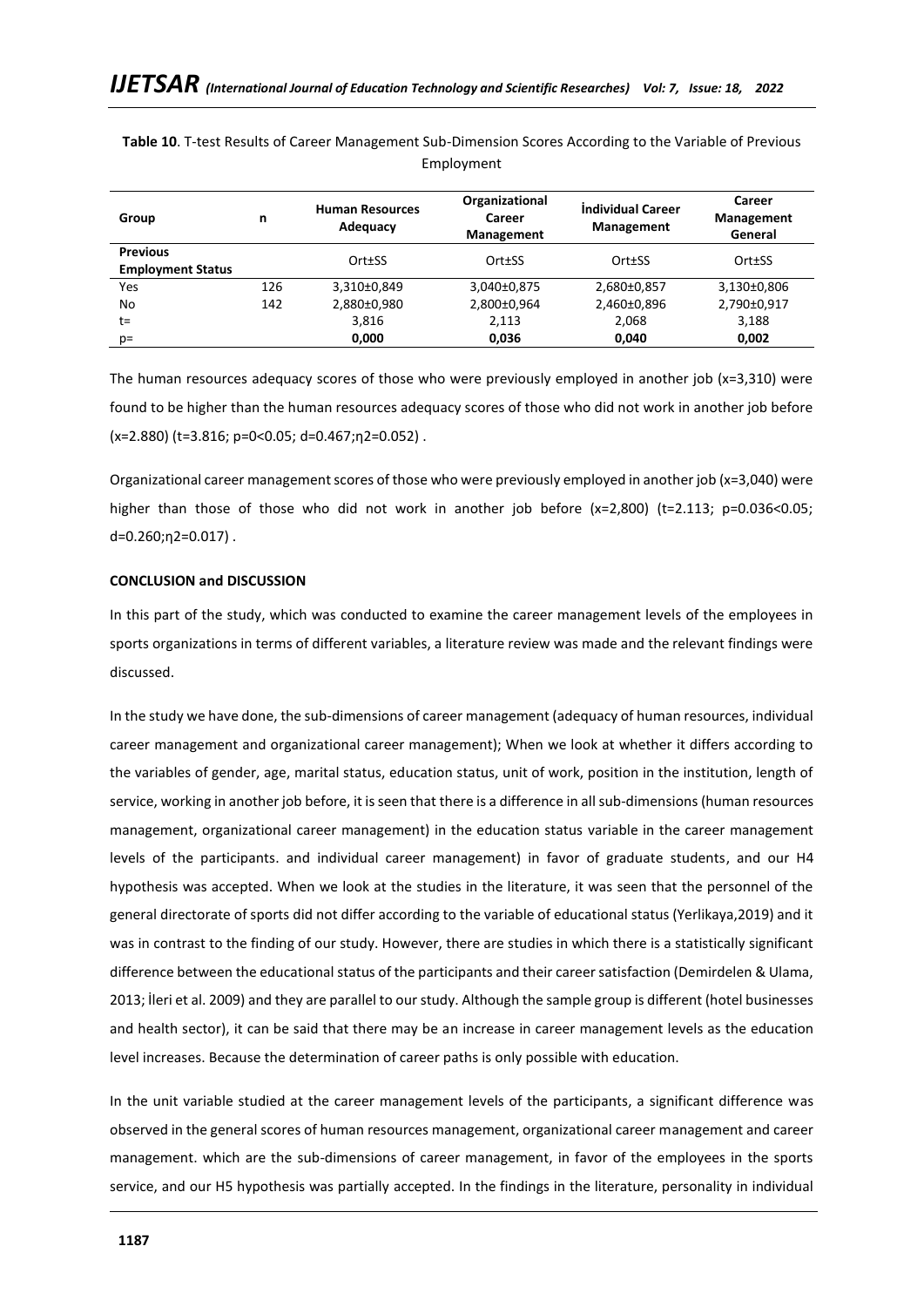career management was examined and it was determined that sports experts have goal-oriented personality traits. Although the findings in the literature and our findings are not exactly similar, we can say that since sports professionals working in sports services are experts in the field of sports management, their goal-oriented personality means that they can determine their career goals well. On the other hand, in the study conducted by Yerlikaya, it was seen that career satisfaction scores did not differ according to the unit of work, and we can say that in our study, there was no difference in the individual dimension of career management.

When the career management levels of the participants are examined according to their previous employment status, there is a significant difference in the adequacy of human resources and organizational career management dimensions in favor of those who previously worked in another job. Our H8 hypothesis was partially accepted. Career requires continuous advancement and seeing and evaluating alternatives in the work environment. Therefore, individuals working in other jobs will also differ in their career management levels as they encounter different management styles. Our result is an expected result.

The career management sub-dimension scores of the participants do not differ according to the variables of gender, age, marital status, position in the institution and years of service. Our H1, H2, H3, H6, H7 hypotheses were rejected. In the literature, the differentiation status of career satisfaction according to the gender variable was examined and no significant difference was observed (Ulukök and Akın, 2016; Yerlikaya, 2019), which is parallel to our study. When we look at the age variable, Yerlikaya's work shows parallelism. However, the work of Ulukök and Akın is contradictory. It can be said that the contrast to our study result is due to the different sample group being handled. On the other hand, it is thought that the lowest education level of the employees in sports organizations is undergraduate and they start to work equipped and highly motivated after graduation. Therefore, it can be thought that factors such as marital status, age and gender will not affect career levels.

As a result, although it is thought that career levels will change due to individual differences, it can be said that the lack of any difference is due to the sample group discussed. It is recommended that the study be conducted with different sample groups by considering different individual factors.

### **RECOMMENDATIONS**

It can be suggested that a similar study be conducted by examining the relationship between different variables. In addition, it is recommended to work with the ministry of youth and sports, physical education teachers and different youth sports provincial directorates. On the other hand, based on the results, studies can be carried out to address and support it in institutions.

### **ETHICAL TEXT**

In this article, journal writing rules, publication principles, research and publication ethics rules, journal ethics rules were followed. Responsibility for any violations that may arise regarding the article belongs to the authors.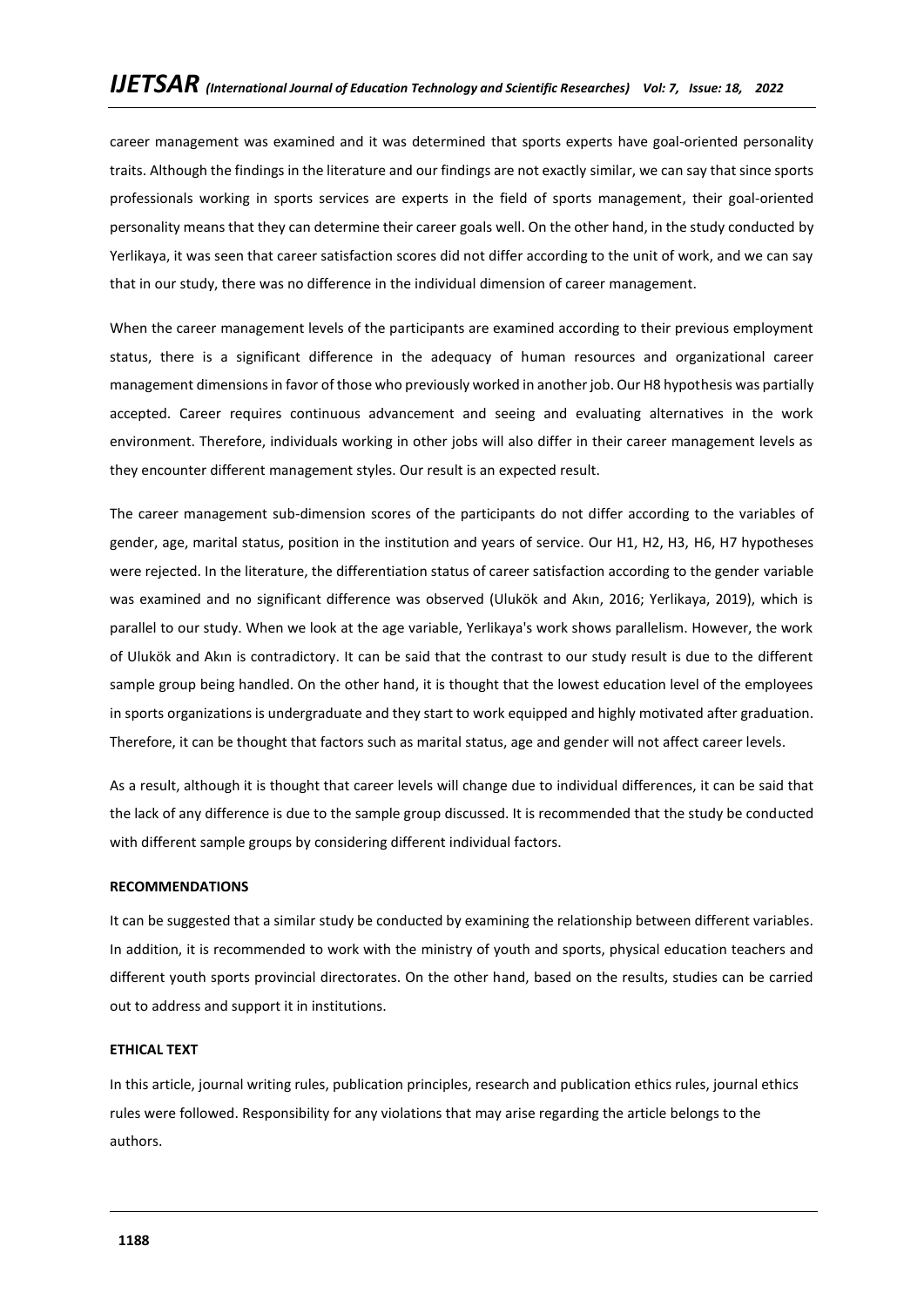The necessary approval was obtained for the current research with the decision of the Scientific Research and Publication Ethics Committee of Muş Alparslan University, dated 28.02.2022 and numbered 39712.

**Authors' Statement of Contribution:** The first author contributed 60%, the second author 40%.

### **REFERENCES**

Büyüköztürk, Ş., Çokluk, Ö. & Köklü, N. (2018). *Sosyal bilimler için istatistik*. Pegem Akademi.

- Büyükyılmaz, O., Karakulle, İ. & Karataş, İ. (2018). Örgütsel kariyer yönetiminin duygusal bağlılık üzerindeki etkisinde iş tatmininin aracılık rolü. *Çankırı Karatekin Üniversitesi İİBF Dergisi*, 8 (1), 1-29.
- Demirdelen, D., & Ulama Ş., (2013), "Demografik Değişkenlerin Kariyer Tatminine Etkileri: Antalya'da 5 Yıldızlı Otel İşletmelerinde Bir Araştırma", *İşletme Bilimi Dergisi,* 1(2), 65-89.
- Ersoy, A., Bişgin, H., Karayol, M., Atakan, M.M. (2014). *Investigation of Organizational Commitment Levels of Youth and Sports Workers in terms of Demographic Variables*, International Journal of Science Culture and Sport, 1, 757-766.
- Field, A. (2009). *Discovering statisticsusing SPSS*. SAGE Publications. Third edition.
- George, D., & Mallery, M. (2010*). SPSS for Windows Step by Step: A Simple Guide and Reference, 17.0update (10aed.)*. Pearson
- Harwiki, W. (2013). The Influence of Servant Leadership on Organizational Culture, Organizational Commitment, Organizational Citizenship behavior, and Employees'Performance (Study of Out Standing Cooperativesin East Java Province, Indonesia. *Journal of Economics and Behavioral Studies 5(12):*876-885.
- İleri, H., Karaman, A., & Engiz, G. (2009). Çalışanlarda kariyer tatmini ye örgütsel bağlılık İlişkisi. *Selçuk Üniversitesi Sosyal Bilimler Meslek Yüksek Okulu Dergisi, 12*(1-2), 78-96.
- İnal, H.C., & Günay, S. (1993). *Olasılık ve Matematiksel İstatistik*. Hacettepe Üniversitesi Yayınları.
- Johnson, R.A., & Wichern, D.W. (2002). *Applied Multivariate Statisitical Analysis*. Prentice Hall USA.
- Kaya, Ç. & Ceylan, B. (2014). An empirical study on the role of career development programs in organizations and organizational commitment on job satisfaction of employees*. American Journal of Business and Management, 3(3)*, 178-191.
- Küçük, M. (2012). *Kariyer yönetimi ve örgütsel bağlılık arasındaki ilişki: banka çalışanları üzerindeki etkinin incelenmesi*. Yüksek Lisans Tezi. Çanakkale Onsekiz Mart Üniversitesi.
- Orpen, C. (1994). The Effects of organizational and individual career management on career success. International Journal of Manpower, 15(1), 27-37.
- Rençber, İ., & Baş, D.P. (2020). *Örgütsel Davranış Platformu, Böl: Örgütlerde Kariyer Tatmini (Edt: Hakan Kara).* Merdiven Yayın.
- Şenyüzlü, E. (2013). *Üniversite Öğrencilerinde Spora Katılımın Saldırgan Davranışlar Üzerine Etkilerinin İncelenmesi*. Yüksek Lisans Tezi, Dumlupınar Üniversitesi.
- Tabachnick, B.G. & Fidell, L.S. (2013) *Using Multivariate Statistics (sixthed.)* Pearson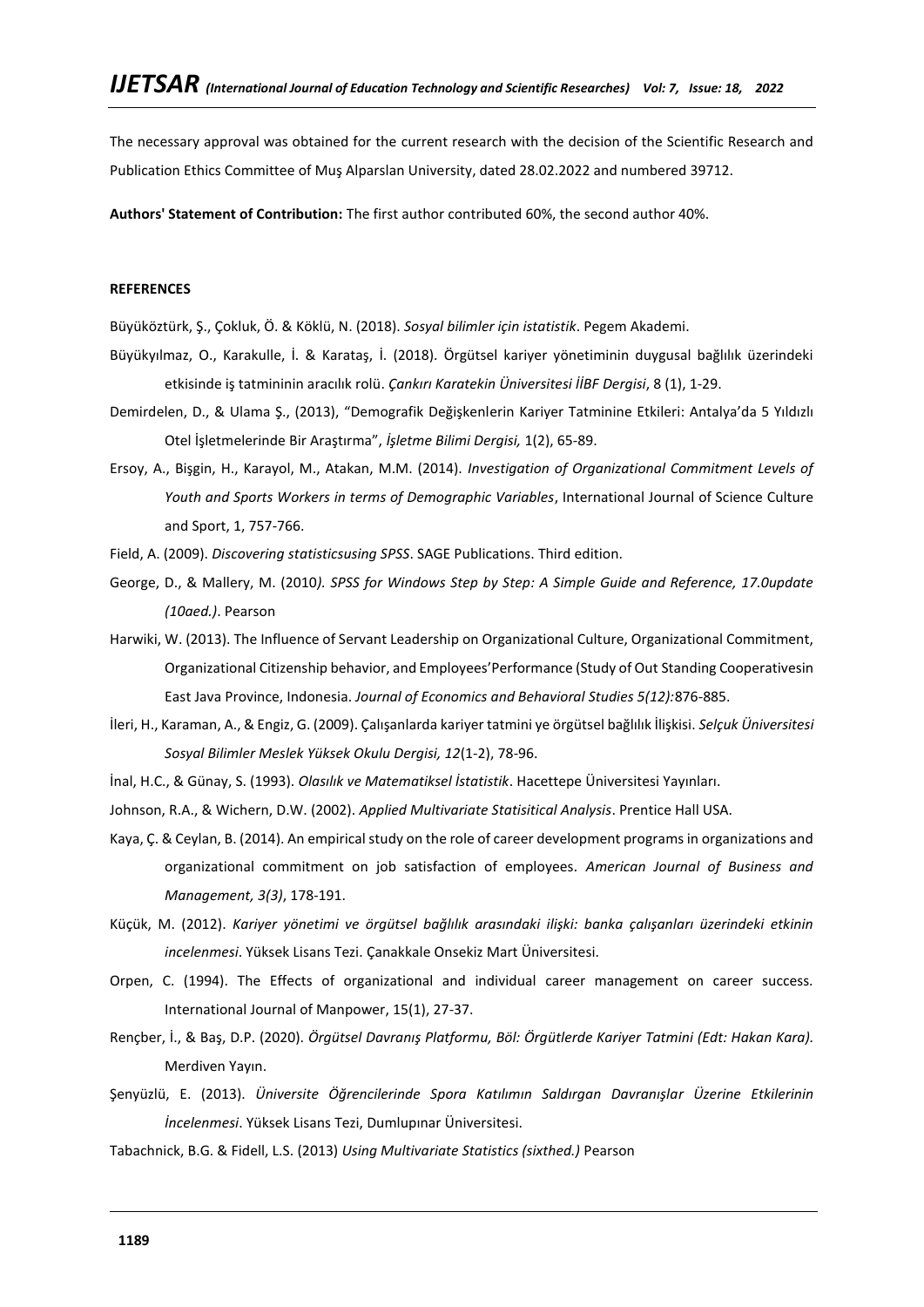- Yahya, K. K., Othman, S. Z. & Meruda N. (2004), Relationship between organizational career management and individual performance, International Journal of Management Studies, 11(2), 73-90.
- Yerlikaya, H. (2019). *Spor Genel Müdürlüğü Personelinin Kariyer Tatmini Ve Örgütsel Vatandaşlık Düzeylerinin İncelenmesi*, Yüksek Lisans Tezi Sakarya Uygulamalı Bilimler Üniversitesi.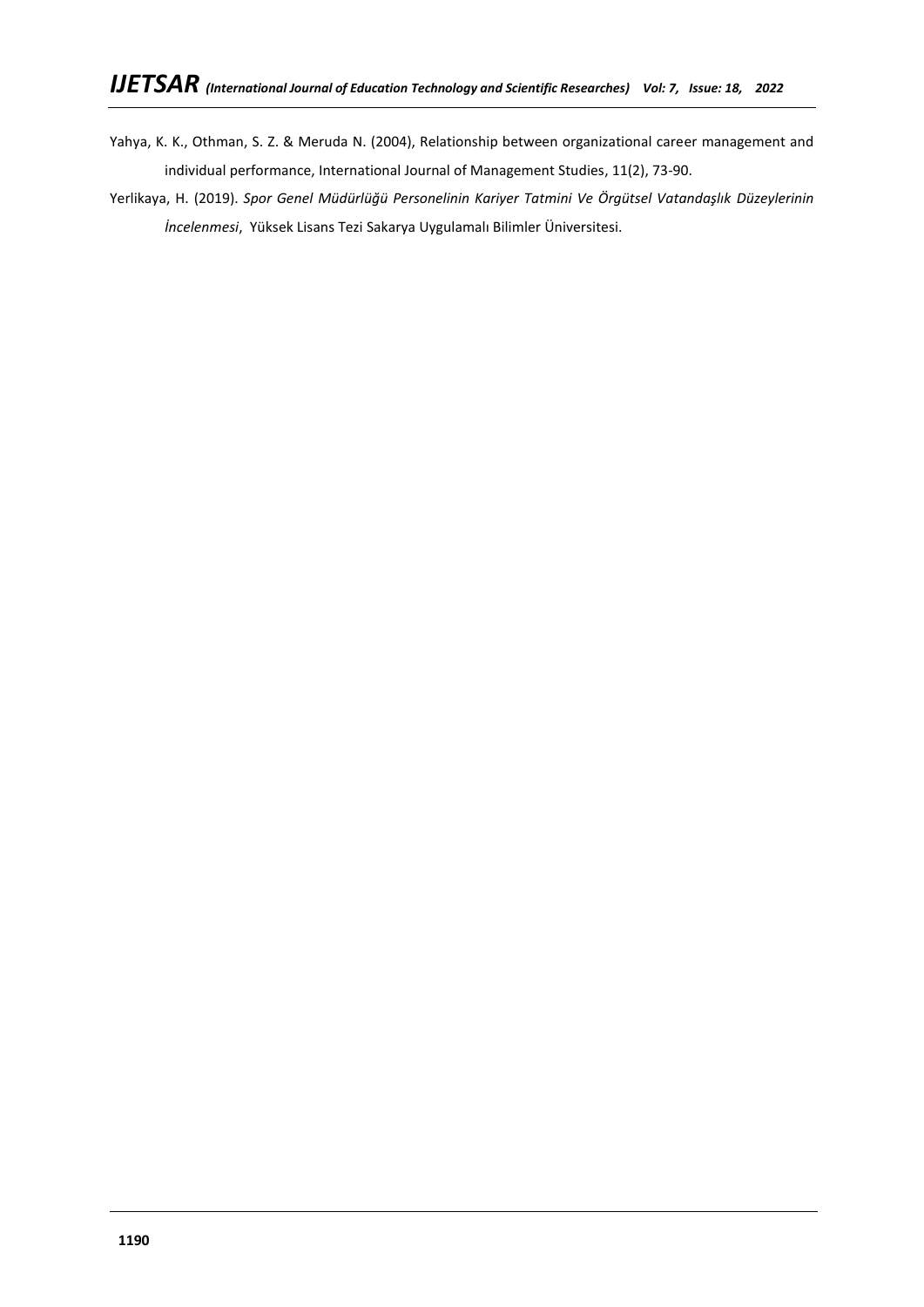# **SPOR ÖRGÜTLERİNDE İŞGÖRENLERİN KARİYER YÖNETİMİ DÜZEYLERİNİN İNCELENMESİ**

# **ÖZ**

Spor sektörü ülke için büyük bir öneme sahip olması sebebiyle spor örgütlerindeki işgörenlerin hassasiyetle işgörmesinin sağlanması doğrudan başarıyı getirecektir. Bu doğrultuda, araştırmanın amacı spor örgütlerinde işgörenlerin kariyer yönetimi düzeylerinin bazı değişkenler açısından incelenmesidir. Araştırmanın çalışma grubunu farklı illerde spor hizmetleri il müdürlüklerinde işgören 119'u (%44,4) kadın, 149'u (%55,6) erkek toplam 268 katılımcı oluşturmaktadır. Veri toplama aracının ilk bölümünde, katılımcıların kişisel özelliklerini belirlemek amacıyla, araştırmacı tarafından oluşturulan demografik özelliklerine ilişkin sorular (yaş, cinsiyet, eğitim durumu, hizmet yılı gibi) yer almaktadır. İkinci bölümde ise işgörenlerin kariyer yönetim düzeylerini ölçmek amacıyla Eroğlu, Yavuz Eroğlu ve Karakuş (2020) tarafından geliştirilen "Spor Örgütlerinde Kariyer Yönetimi Ölçeği" kullanılmıştır. Ölçek "İnsan Kaynaklarının Yeterliliği" "Örgütsel Kariyer Yönetimi" ve "Bireysel Kariyer Yönetimi" olmak üzere 3 alt boyut ve toplamda 30 maddeden oluşmaktadır. Veriler çözümlenirken, işgörenlerin tanımlayıcı özelliklerine göre ölçek düzeylerindeki farklılaşmaların incelenmesinde t-testi, tek yönlü varyans analizi (Anova) ve posthoc (Tukey,LSD) analizlerinden faydalanılmıştır. Etki büyüklüğünü hesaplamak için Cohen (d) ve Etakare(n<sup>2</sup>) katsayıları kullanılmıştır. Çalışmada kariyer yönetimi alt boyutlarının (insan kaynaklarının yeterliliği, bireysel kariyer yönetimi ve örgütsel kariyer yönetimi) ; cinsiyet, yaş, medeni durum, öğrenim durumu, çalışılan birim, kurumdaki pozisyon, hizmet süresi, daha önce başka başka işte çalışma durumu değişkenlerine göre farklılaşıp farklılaşmadığına baktığımızda, araştırma sonuçları, katılımcıların öğrenim durumu, çalışılan birim ve daha önce başka işte çalışma durumuna göre kariyer yönetimi düzeyinde farklılıklar göstermiştir. Ancak, cinsiyet, yaş, medeni durum, hizmet süresi ve kurumdaki pozisyon durumlarına göre kariyer yönetimi (insan kaynaklarının yeterliliği, örgütsel kariyer yönetimi, bireysel kariyer yönetimi) düzeyinde farklılıklar göstermemiştir. Sonuç olarak, dinamik bir yapıya sahip olan spor örgütlerinin başarısının arttırılması için işgörenlerin kariyer yönetimlerinin planlanması, yönlendirilmesi ve uygulanması gerekmektedir.

**Anahtar Kelimeler:** Kariyer yönetimi, örgütsel kariyer yönetimi, bireysel kariyer yönetimi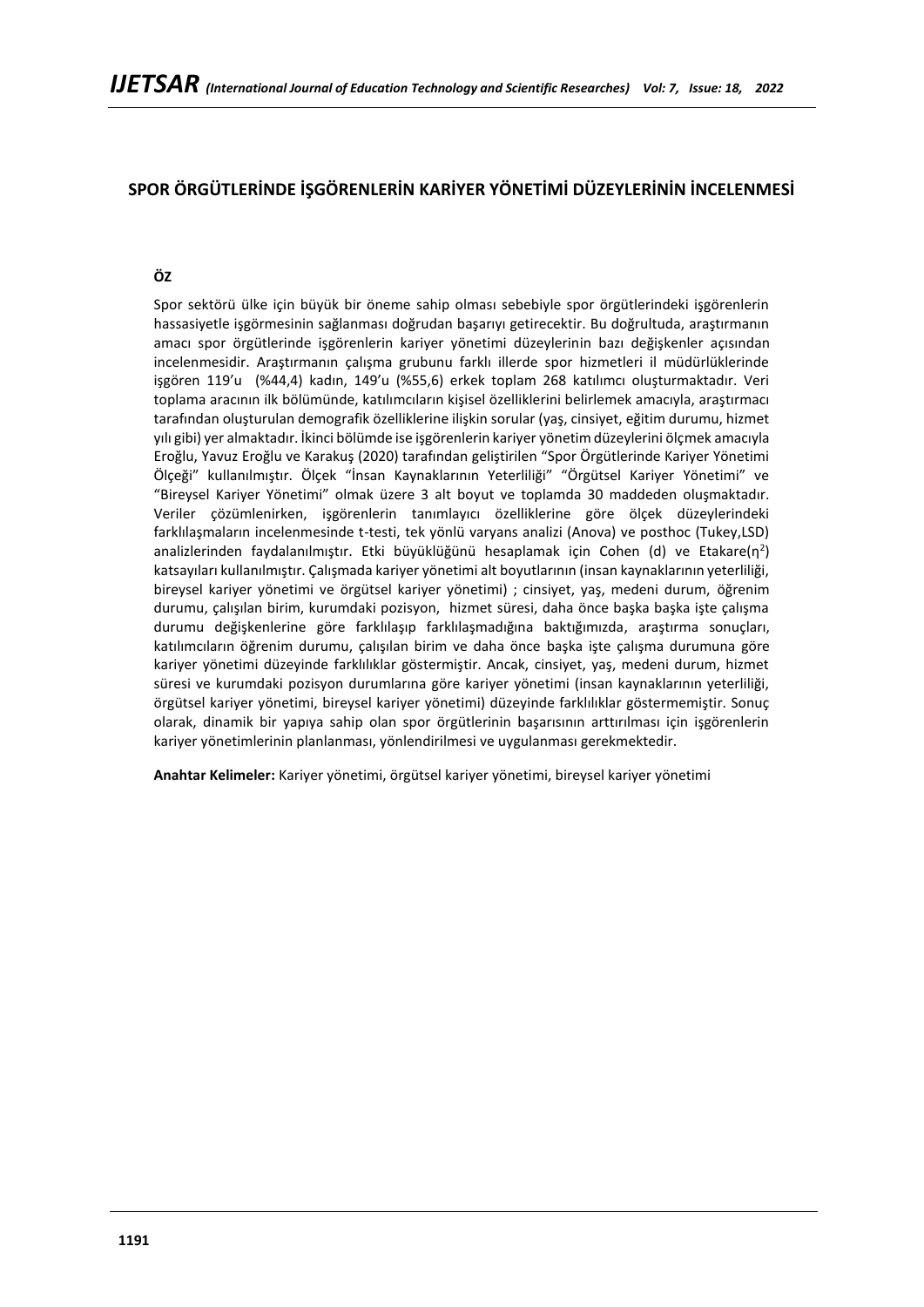# **GİRİŞ**

Geçmişten günümüze örgütlerde gelinen noktaya bakıldığında şüphesiz ön plana çıkan en önemli unsurlardan biri insan kaynaklarının gerekliliği ve kariyer yönetimidir. İşgörenlerin örgütlerde tatminkâr olması, örgütün amaçlarıyla kendi amaçlarını bütünleştirerek örgütsel yaşamında sahip olduğu pozisyonu belirlemesi ve ilerlemesi doğrudan kariyer yönetiminden duyduğu memnuniyetle ilişkilidir. Dolayısıyla kariyer kavramı ele alındığında, kariyerin bir süreç olduğunu ve işgörenin tüm yaşamı boyunca yaptığı işleri ifade ettiğini (Rençber ve Baş, 2020) söyleyebiliriz

İşgörenlerin motivasyonlarının ve iş yaşam kalitelerinin artması doğrudan kariyer yönetimi ile ilişkilidir. Diğer bir ifadeyle kariyer yönetimi işgörenlerin performansını arttırmakta ve kariyer basamaklarını daha aktif ve başarılı bir şekilde ilerlemesini sağlamaktadır. Yazına bakıldığında aynı görüşlere rastlanmaktadır (Orpen,1994; Yahya, Othman ve Meruda, 2004; Kaya ve Ceylan, 2014; Küçük, 2012; Büyükyılmaz ve ark, 2018). Kariyer tatmini sağlamış işgörenlerin, kariyer hedeflerinin karşılanması örgüt içinde yardımlaşma, sorunların çözülmesi veya hafifletilmesi ve örgütün çıkarlarını kendi çıkarlarından üstün üstün tutma, gerginliği azaltıcı ve yapıcı davranışlarda bulunma gibi örgütün etkinliğine katkı sağlayan davranışlarda bulunmasında önemli rol oynadığı ortaya konulmuştur (Rençber ve Baş, 2020).

Bireysel ve örgütsel açıdan birçok amacı olan kariyer yönetiminin bazı amaçlarını (Güney, 2015) sıralayacak olursak;

- İşletmelerin ilerleyen süreçte ihtiyaç duyacağı bilgi-beceri sahibi, yetenekli insan gücünü tedarik etmeye yardımcı olunması
- Çalışanların kariyerine dair planlarının gerçekleşmesi sürecinin desteklenmesi,
- Çalışanların yapmış oldukları işten doyuma ulaşmalarının sağlanması,
- Çalışanların iş ve kariyerleriyle ilgili oluşan beklentilerinin karşılanması,
- Çalışanların ve örgütün kariyer planlarının uyumlu hale getirilmesi,
- Çalışanlarla yöneticilerinin arasındaki iletişiminin sağlıklı hale getirilmesi,
- Çalışanların kariyer planlarının gerçekçi olmasına yardımcı olunması,
- Bütün çalışanlara kariyer gelişimi konusunda eşit davranılmasının sağlanması,
- Çalışanların örgütsel hiyerarşide yükselme ihtiyaçlarının giderilmesine yardımcı olunması,
- Hem çalışanların hem de örgütün performansının ve veriminin yükselmesinin sağlanmasıdır.

Örgütlerde insan kaynakları yönetiminin düzenli çalışmalarıyla bireysel ve örgütsel kariyer yönetiminin oluşturulması işgörenlerin performansının arttırılmasına paralel örgütlerin başarısını da arttırmaktadır.

Örgüt çalışanları, örgütsel amaçlar için çalışırlar ve örgüte bağlı oldukları ölçüde kendi hedeflerine ulaşabilirler (Ersoy ve ark, 2014). Spor örgütlerine bakıldığında diğer örgütlere göre daha dinamik bir yapıya sahip olduğunu görmekteyiz. Bu dinamiklik işgörenlerin farklı kariyer yolları seçmesine olanak tanımaktadır. Spor örgütlerinin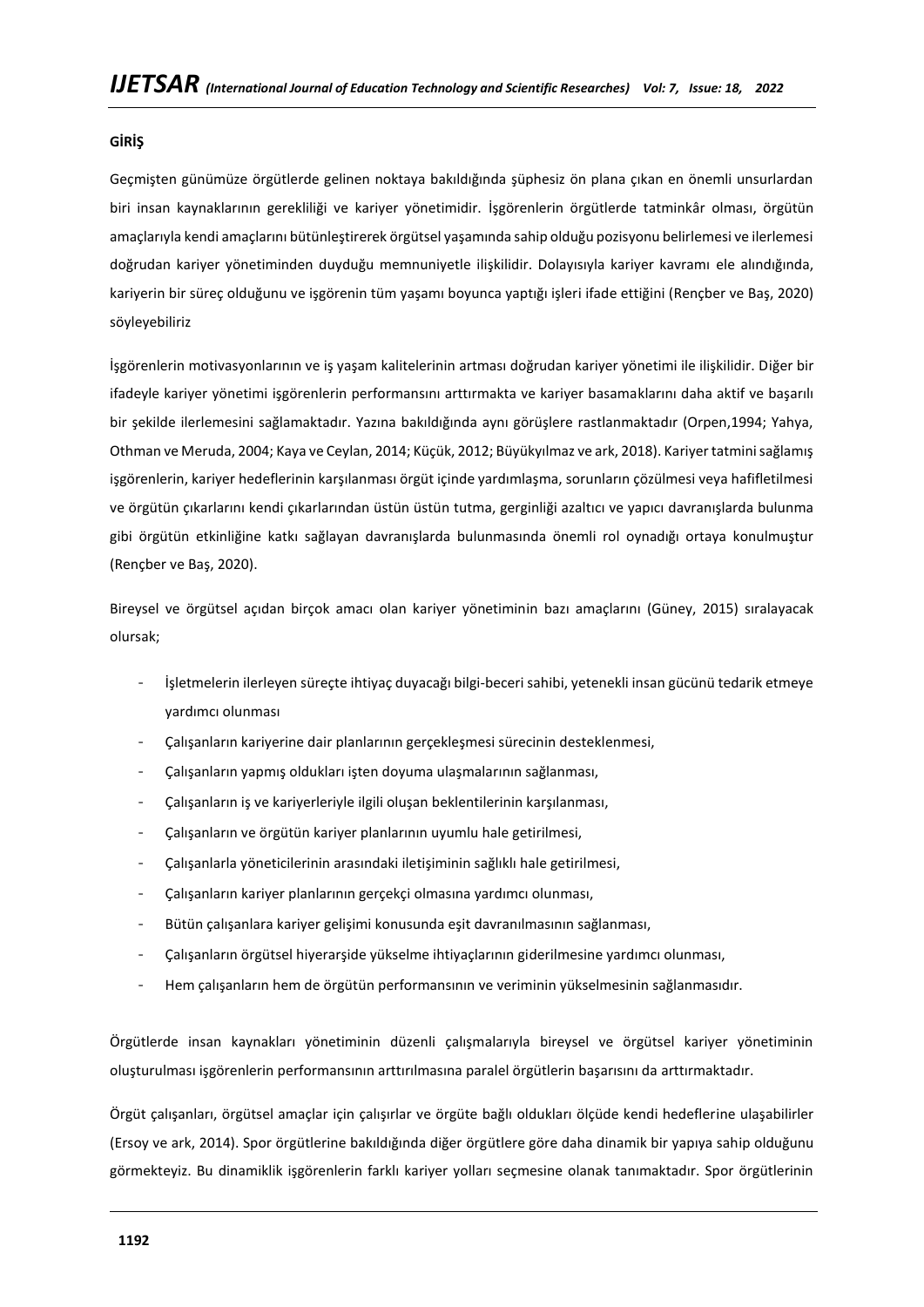başarısı ülkeye olumlu katkılar sunmaktadır. Dolayısıyla spor ögütlerindeki işgörenlerin kariyer yönetimi düzeylerinin farklı değişkenlere göre farklılaşıp farklılaşmadığının ortaya konulması çalışmamızın amacını oluşturmaktadır. Bu amaç doğrultusunda oluşturulan hipotezler aşağıdaki gibidir;

H1: İşgörenlerin kariyer yönetimi alt boyut puanları cinsiyete değişkenine göre farklılaşmaktadır.

H2: İşgörenlerin kariyer yönetimi alt boyut puanları yaş değişkenine göre farklılaşmaktadır.

H3: İşgörenlerin kariyer yönetimi alt boyut puanları medeni durum değişkenine göre farklılaşmaktadır.

H4: İşgörenlerin kariyer yönetimi alt boyut puanları öğrenim durumu değişkenine göre farklılaşmaktadır.

H5: İşgörenlerin kariyer yönetimi alt boyut puanları çalışılan birim değişkenine göre farklılaşmaktadır.

H6: İşgörenlerin kariyer yönetimi alt boyut puanları kurumdaki pozisyon değişkenine göre farklılaşmaktadır.

H7: İşgörenlerin kariyer yönetimi alt boyut puanları hizmet süresi değişkenine göre farklılaşmaktadır.

H8: İşgörenlerin kariyer yönetimi alt boyut puanları daha önce başka işte çalışma durumu değişkenine göre farklılaşmaktadır.

## **YÖNTEM**

Bu araştırma betimsel tarama modeline göre modellenmiştir. Betimleme yöntemi geçmişe ya da halen var olan bir durumu var olduğu şekliyle betimlemeyi amaçlayan araştırma yaklaşımlarıdır (Şenyüzlü, 2013). Bu doğrultuda spor kurumlarında işgörenlerin kariyer yönetimi düzeylerinin belirlenmesi amaçlandığı için betimsel tarama modeline dayanmaktadır.

Mevcut araştırma için Muş Alparslan Üniversitesi Bilimsel Araştırma ve Yayın Etiği Kurulunun 28.02.2022 tarih ve 39712 sayılı kararı ile gerekli onay alınmıştır.

# **Çalışma Grubu**

Çalışma grubunu farklı illerde spor hizmetleri il müdürlüklerinde işgören 119'u (%44,4) kadın, 149'u (%55,6) erkek toplam 268 katılımcı oluşturmaktadır. Araştırmaya katılanların tanımlayıcı özellikleri aşağıda verilmiştir.

| Gruplar             | Frekans(n) | Yüzde(%) |
|---------------------|------------|----------|
| Cinsiyet            |            |          |
| Kadın               | 119        | 44,4     |
| Erkek               | 149        | 55,6     |
| Yaş                 |            |          |
| $20 - 30$           | 69         | 25,7     |
| 31-40               | 129        | 48,1     |
| 40Üzeri             | 70         | 26,1     |
| <b>Medeni Durum</b> |            |          |
| Evli                | 168        | 62,7     |
| Bekâr               | 100        | 37,3     |
| Öğrenim Durumu      |            |          |
| Lise                | 44         | 16,4     |
| Üniversite          | 188        | 70,1     |
| Lisansüstü          | 36         | 13,4     |

**Tablo 1.** İşgörenlerin Tanımlayıcı Özelliklere Göre Dağılımı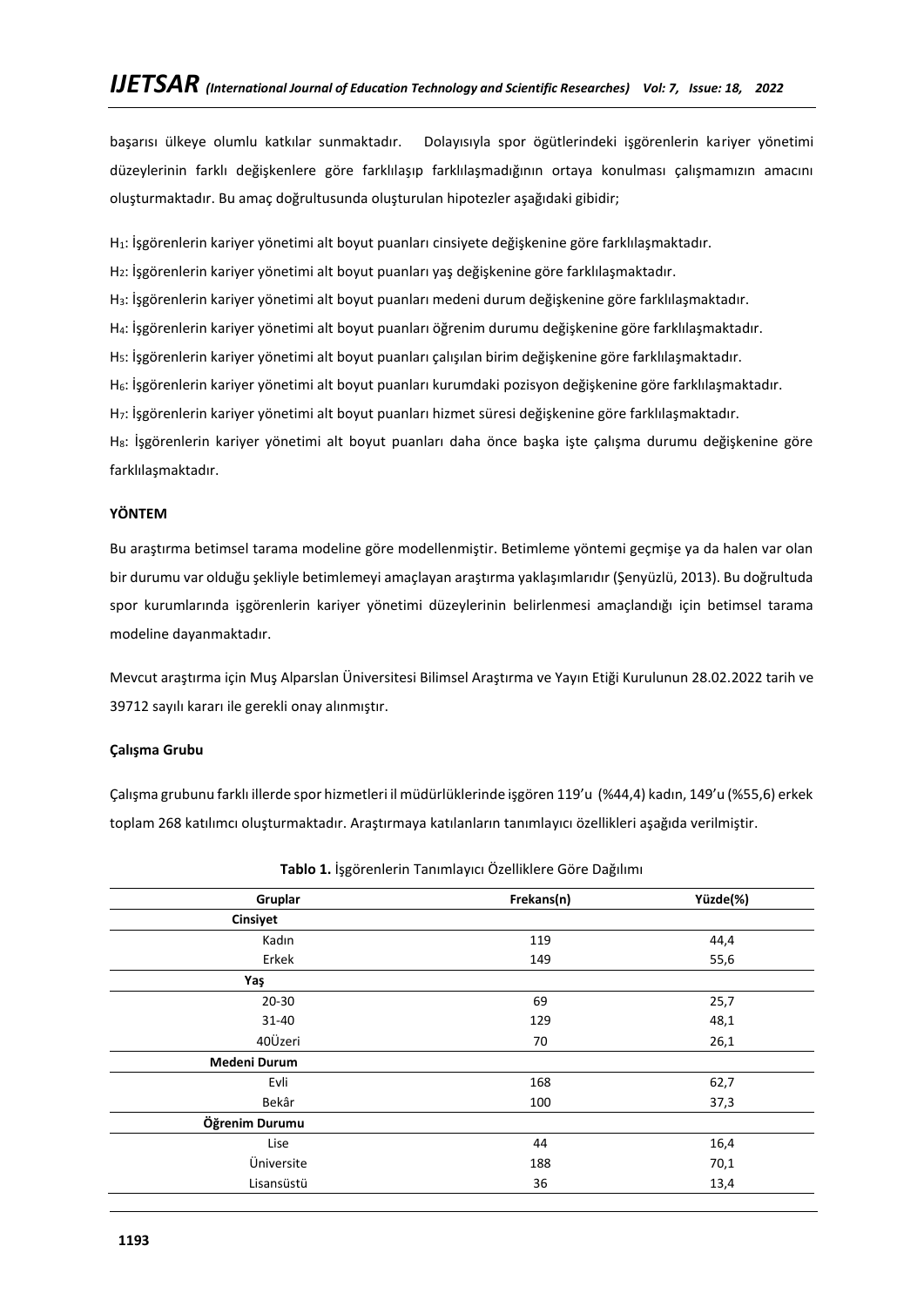| Çalışılan Birim                     |     |      |
|-------------------------------------|-----|------|
| Gençlik Hizmetleri                  | 185 | 69,0 |
| Okul Sporları                       | 25  | 9,3  |
| Spor Servisi                        | 58  | 21,6 |
| Kurumdaki Pozisyon                  |     |      |
| Sportif Eğitim Uzmanı               | 44  | 16,4 |
| Şef                                 | 16  | 6,0  |
| Antrenör                            | 64  | 23,9 |
| Memur                               | 144 | 53,7 |
| Hizmet Süresi                       |     |      |
| 1 Yıldan Az                         | 20  | 7,5  |
| $2 - 4$ Yıl                         | 160 | 59,7 |
| $5-9$ Yıl                           | 64  | 23,9 |
| 10 Yıl ve Üzeri                     | 24  | 9,0  |
| Daha Önce Başka İşte Çalışma Durumu |     |      |
| Evet                                | 126 | 47,0 |
| Hayır                               | 142 | 53,0 |

İşgörenlar cinsiyete göre 119'u (%44,4 ) kadın, 149'u (%55,6) erkek olarak dağılmaktadır. İşgörenlar yaşa göre 69'u (%25,7) 20-30, 129'u (%48,1) 31-40,70'i (%26,1) 40 üzeri olarak dağılmaktadır. İşgörenlar medeni duruma göre 168'i (%62,7) evli, 100'ü (%37,3) bekâr olarak dağılmaktadır. İşgörenler öğrenim durumuna göre44'ü (%16,4) lise, 188'i (%70,1) üniversite,36'sı (%13,4) lisansüstü olarak dağılmaktadır. İşgörenlar çalışılan birime göre 185'i (%69,0) gençlik hizmetleri, 25'i (%9,3) okul sporları, 58'i (%21,6) spor servisi olarak dağılmaktadır. İşgörenlar kurumdaki pozisyona göre 44'ü (%16,4) sportif eğitim uzmanı, 16'sı (%6,0) şef, 64'ü (%23,9) antrenör, 144'ü (%53,7) memur olarak dağılmaktadır. İşgörenler hizmet süresine göre20'si (%7,5) 1 yıldan az, 160'ı (%59,7) 2-4 yıl, 64'ü (%23,9) 5-9yıl, 24'ü (%9,0) 10 yıl ve üzeri olarak dağılmaktadır. İşgörenler daha önce başka işte çalışma durumuna göre 126'sı (%47,0) evet, 142'si (%53,0) hayır olarak dağılmaktadır.

### **Veri Toplama Araçları**

İşgörenlerin kariyer yönetim düzeylerini ölçmek amacıyla Eroğlu, Yavuz Eroğlu ve Karakuş (2020) tarafından geliştirilen "Spor Örgütlerinde Kariyer Yönetimi Ölçeği" kullanılmıştır. Ölçek "İnsan Kaynaklarının Yeterliliği" "Örgütsel Kariyer Yönetimi" ve "Bireysel Kariyer Yönetimi" olmak üzere 3 alt boyut ve toplamda 30 maddeden oluşmaktadır. Ölçek "Tamamen Katılıyorum", "katılıyorum", "kararsızım", "katılmıyorum" ve "hiç katılmıyorum" arasında değişen 5'li Likert tipi bir ölçektir.

### **Verilerin İstatistiksel Analizi**

Araştırmaya katılan işgörenlerin tanımlayıcı özelliklerinin belirlenmesinde frekans ve yüzde analizlerinden, ölçeğin incelenmesinde ortalama ve standart sapma istatistiklerinden faydalanılmıştır. Araştırma değişkenlerinin normal dağılım gösterip göstermediğini belirlemek üzere Kurtosis (Basıklık) ve Skewness (Çarpıklık) değerleri incelenmiştir (Tablo 2). İlgili literatürde, değişkenlerin basıklık çarpıklık değerlerine ilişkin sonuçların +1.5 ile -1.5 (Tabachnick ve Fidell,2013), +2.0 ile- 2.0 (George ve Mallery,2010) arasında olması normal dağılım olarak kabul edilmektedir. İşgörenlerin tanımlayıcı özelliklerine göre ölçek düzeylerindeki farklılaşmaların incelenmesinde t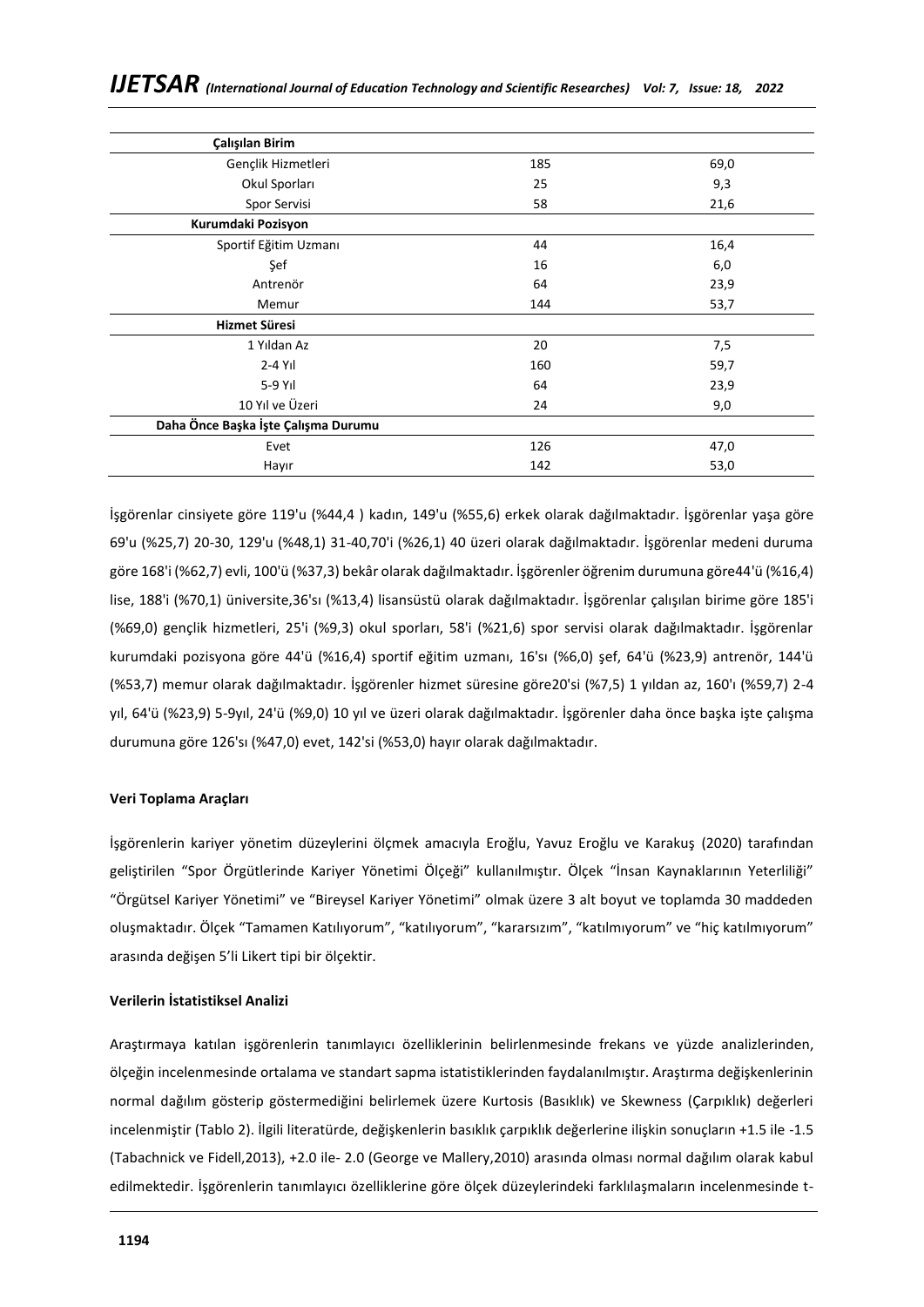testi, tek yönlü varyans analizi (Anova) ve posthoc (Tukey, LSD) analizlerinden faydalanılmıştır. Etki büyüklüğünü hesaplamak için Cohen (d) ve Etakare(η<sup>2</sup>) katsayıları kullanılmıştır. Etki büyüklüğü gruplar arasındaki farkın önemli kabul edilecek büyük bir fark olup olmadığını göstermektedir. Cohendeğeri 0.2: küçük;0.5: orta;0.8: büyük olarak, etakare değeri0.01: küçük;0.06: orta;0.14: büyük olarak değerlendirilmektedir (Büyüköztürk ve diğerleri,2018).

Bu çalışmada Muş Alparslan Üniversitesi Bilimsel Araştırma ve Yayın Etik Kurulu'nun 28.02.2022 tarih ve 39712 sayılı kararı ile mevcut araştırma için gerekli izin alınmıştır.

# **BULGULAR**

İşgörenlerin kariyer yönetimine yönelik; aritmetik ortalama, standart sapma ve minimum-maksimum düzeyleri aşağıda yer almaktadır.

|                                 | N   | Ort   | Ss    | Min.  | Maks. | <b>Kurtosis</b> | <b>Skewness</b> | Alpha |
|---------------------------------|-----|-------|-------|-------|-------|-----------------|-----------------|-------|
| İnsan Kaynaklarının Yeterliliği | 268 | 3.090 | 0.944 | 1.000 | 5.000 | $-0.431$        | $-0.285$        | 0,957 |
| Örgütsel Kariyer Yönetimi       | 268 | 2.910 | 0.929 | 1.000 | 5.000 | $-0.343$        | $-0.030$        | 0,944 |
| Bireysel Kariyer Yönetimi       | 268 | 2.570 | 0.883 | 1.000 | 5.000 | $-0.058$        | 0.423           | 0,958 |
| Kariyer Yönetimi Genel          | 268 | 2.950 | 0.881 | 1.000 | 5.000 | $-0.292$        | $-0.169$        | 0,976 |

İşgörenlerin "insan kaynaklarının yeterliliği" ortalaması orta 3,090 ± 0,944 (Min=1;Maks=5), "örgütsel kariyer yönetimi" ortalaması orta 2,910 ± 0,929 (Min=1;Maks=5), "bireysel kariyer yönetimi" ortalaması zayıf 2,570 ± 0,883 (Min=1;Maks=5), "kariyer yönetimi genel" ortalaması orta 2,950 ± 0,881 (Min=1;Maks=5), olarak saptanmıştır.

Kariyer yönetimi puanlarının tanımlayıcı özelliklere göre farklılaşma durumunu incelemek için yapılan analiz sonuçları aşağıda verilmiştir.

| Grup            | n   | Insan Kaynaklarının<br>Yeterliliği | Örgütsel Kariyer<br>Yönetimi | <b>Bireysel Kariyer</b><br>Yönetimi | Kariyer Yönetimi<br>Genel |
|-----------------|-----|------------------------------------|------------------------------|-------------------------------------|---------------------------|
| <b>Cinsivet</b> |     | Ort±SS                             | Ort±SS                       | Ort±SS                              | Ort±SS                    |
| Kadın           | 119 | 3,110±0,942                        | 3,010±0,962                  | 2,610±0,853                         | $3,000\pm0,893$           |
| Erkek           | 149 | 3,060±0,948                        | 2,830±0,898                  | 2,530±0,908                         | 2,910±0,873               |
| t=              |     | 0.414                              | 1,515                        | 0.695                               | 0,831                     |
| p=              |     | 0.679                              | 0,131                        | 0.488                               | 0.407                     |

# **Tablo 3.** Kariyer Yönetimi Alt Boyut Puanlarının Cinsiyet Değişkenine Göre t-testi Sonuçları

İşgörenlerin insan kaynaklarının yeterliliği, örgütsel kariyer yönetimi, bireysel kariyer yönetimi, kariyer yönetimi genel puanları cinsiyete göre anlamlı farklılık göstermemektedir (p>0.05).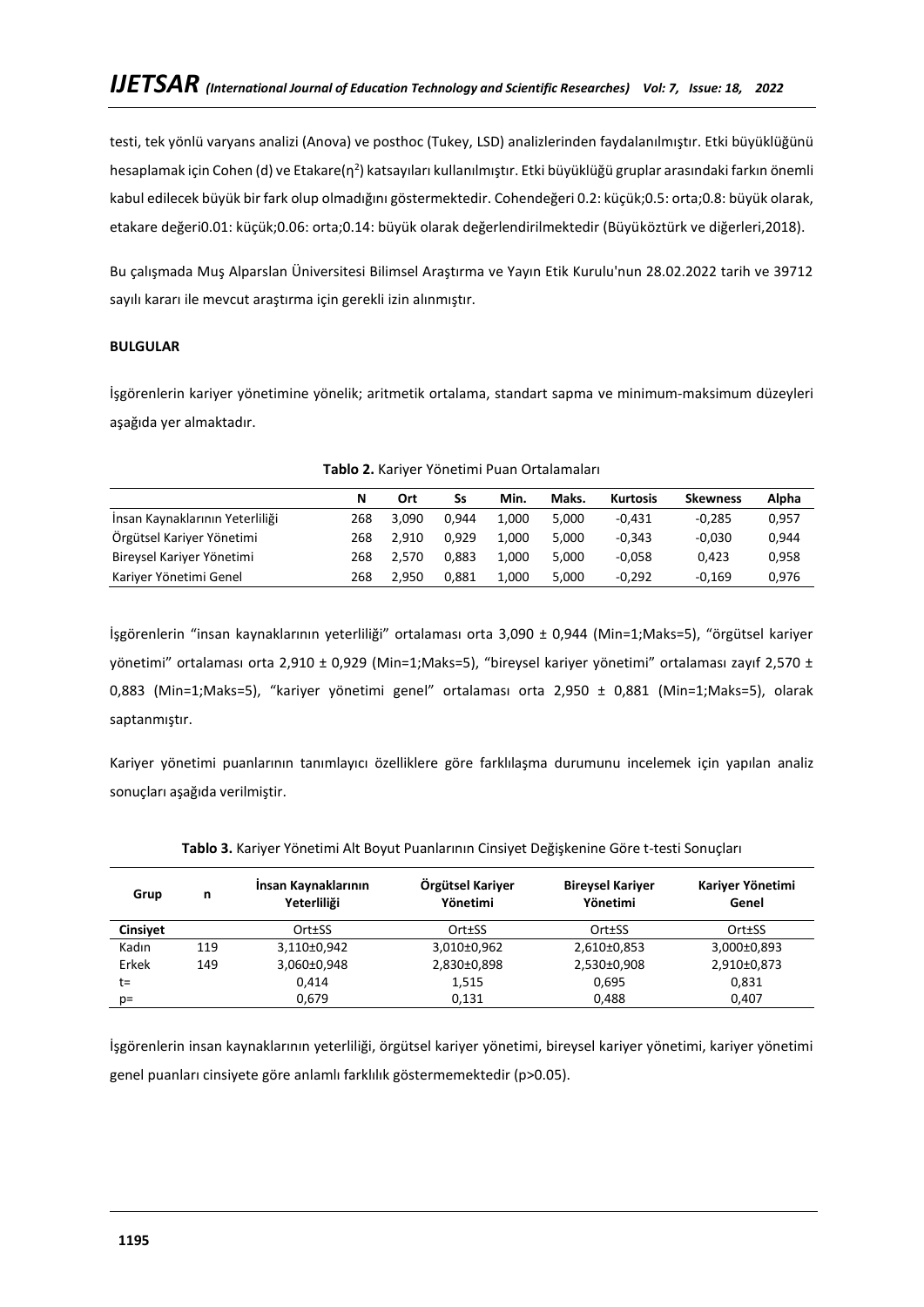| Grup      | n   | Insan Kaynaklarının<br>Yeterliliği | Örgütsel Kariyer<br>Yönetimi | <b>Bireysel Kariyer</b><br>Yönetimi | Kariyer Yönetimi Genel |
|-----------|-----|------------------------------------|------------------------------|-------------------------------------|------------------------|
| Yaş       |     | Ort±SS                             | Ort±SS                       | Ort±SS                              | Ort±SS                 |
| $20 - 30$ | 69  | 3.130±0.951                        | 2,950±0,921                  | 2,610±0,936                         | 2,990±0,891            |
| $31 - 40$ | 129 | 3,110±0,904                        | 2,880±0,902                  | 2,610±0,831                         | 2,960±0,848            |
| 40Üzeri   | 70  | 3,010±1,017                        | 2,930±0,997                  | 2,440±0,924                         | 2,890±0,939            |
| F=        |     | 0,338                              | 0,125                        | 0,927                               | 0,229                  |
| $p=$      |     | 0,714                              | 0,882                        | 0,397                               | 0,795                  |

**Tablo 4.** Kariyer Yönetimi Alt Boyut Puanlarının Yaş Değişkenine Göre Varyans Analizi Sonuçları

İşgörenlerin insan kaynaklarının yeterliliği, örgütsel kariyer yönetimi, bireysel kariyer yönetimi, kariyer yönetimi genel puanları yaşa göre anlamlı farklılık göstermemektedir (p>0.05).

| Grup                | n   | Insan Kaynaklarının<br>Yeterliliği | Örgütsel Kariyer<br>Yönetimi | <b>Bireysel Kariyer</b><br>Yönetimi | Kariyer<br>Yönetimi<br>Genel |
|---------------------|-----|------------------------------------|------------------------------|-------------------------------------|------------------------------|
| <b>Medeni Durum</b> |     | Ort±SS                             | Ort±SS                       | Ort±SS                              | Ort±SS                       |
| Evli                | 168 | 3,130±0,938                        | 2,940±0,964                  | 2,560±0,893                         | 2,980±0,888                  |
| Bekâr               | 100 | 3,010±0,954                        | 2,860±0,869                  | 2,580±0,871                         | 2,890±0,872                  |
| t=                  |     | 0,963                              | 0,734                        | $-0.194$                            | 0,750                        |
| $p=$                |     | 0.336                              | 0.464                        | 0.846                               | 0.454                        |

**Tablo 5.** Kariyer Yönetimi Alt Boyut Puanlarının Medeni Durum Değişkenine Göre t-testi Sonuçları

İşgörenlerin insan kaynaklarının yeterliliği, örgütsel kariyer yönetimi, bireysel kariyer yönetimi, kariyer yönetimi genel puanları medeni duruma göre anlamlı farklılık göstermemektedir (p>0.05).

| Grup              | n   | Insan Kaynaklarının<br>Yeterliliği | Örgütsel Kariyer<br>Yönetimi | <b>Bireysel Kariyer</b><br>Yönetimi | Kariyer Yönetimi<br>Genel |
|-------------------|-----|------------------------------------|------------------------------|-------------------------------------|---------------------------|
| Öğrenim<br>Durumu |     | Ort±SS                             | Ort±SS                       | Ort±SS                              | Ort±SS                    |
| Lise              | 44  | 2,410±0,923                        | 2,410±0,963                  | 2,100±0,820                         | 2,360±0,858               |
| Üniversite        | 188 | 3,240±0,869                        | 3,040±0,864                  | 2,650±0,837                         | 3,080±0,812               |
| Lisansüstü        | 36  | 3,100±1,006                        | 2,860±1,027                  | 2,690±1,023                         | 2,960±0,981               |
| $F =$             |     | 15,219                             | 8.704                        | 7.899                               | 13.130                    |
| $p=$              |     | 0.000                              | 0,000                        | 0,000                               | 0,000                     |
| PostHoc=          |     | 2>1,3>1(p<0.05)                    | 2>1,3>1(p<0.05)              | 2>1,3>1(p<0.05)                     | 2>1,3>1(p<0.05)           |

**Tablo 6.** Kariyer Yönetimi Alt Boyut Puanlarının Öğrenim Durumu Değişkenine Göre Varyans Analizi Sonuçları

İşgörenlerin insan kaynaklarının yeterliliği puanları öğrenim durumuna göre anlamlı farklılık göstermektedir (F=15,219;p=0<0.05;η<sup>2</sup>=0,103). Farkın nedeni öğrenim durumu üniversite olanların insan kaynaklarının yeterliliği puanlarının öğrenim durumu lise olanların insan kaynaklarının yeterliliği puanlarından yüksek olmasıdır (p<0.05). Öğrenim durumu lisansüstü olanların insan kaynaklarının yeterliliği puanlarının öğrenim durumu lise olanların insan kaynaklarının yeterliliği puanlarından yüksek olmasıdır (p<0.05).

İşgörenlerin örgütsel kariyer yönetimi puanları öğrenim durumuna göre anlamlı farklılık göstermektedir (F=8,704;p=0<0.05;η<sup>2</sup>=0,062). Farkın nedeni öğrenim durumu üniversite olanların örgütsel kariyer yönetimi puanlarının öğrenim durumu lise olanların örgütsel kariyer yönetimi puanlarından yüksek olmasıdır (p<0.05).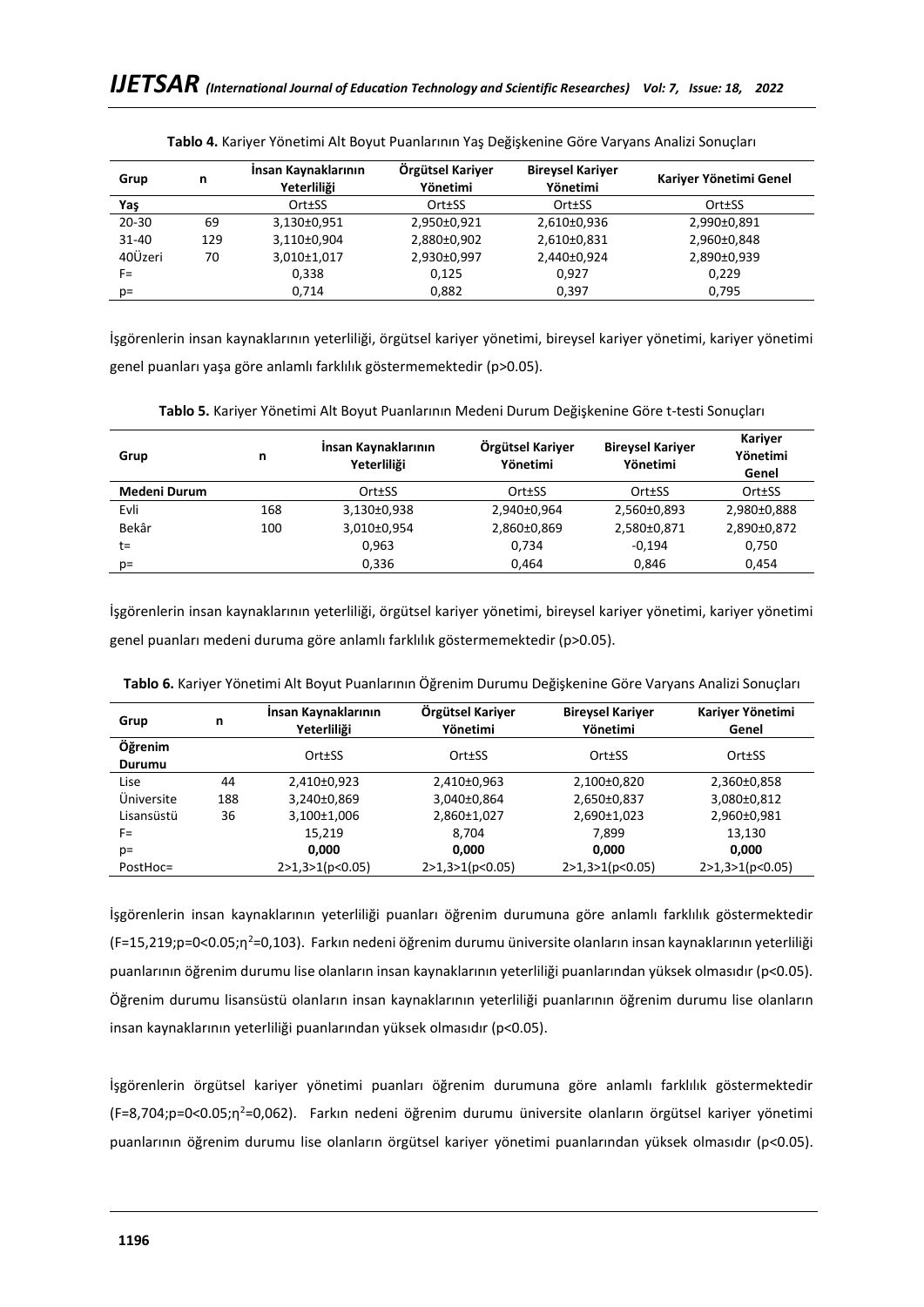Öğrenim durumu lisansüstü olanların örgütsel kariyer yönetimi puanlarının öğrenim durumu lise olanların örgütsel kariyer yönetimi puanlarından yüksek olmasıdır (p<0.05).

İşgörenlerin bireysel kariyer yönetimi puanları öğrenim durumuna göre anlamlı farklılık göstermektedir (F=7,899;p=0<0.05;η<sup>2</sup>=0,056). Farkın nedeni öğrenim durumu üniversite olanların bireysel kariyer yönetimi puanlarının öğrenim durumu lise olanların bireysel kariyer yönetimi puanlarından yüksek olmasıdır (p<0.05). Öğrenim durumu lisansüstü olanların bireysel kariyer yönetimi puanlarının öğrenim durumu lise olanların bireysel kariyer yönetimi puanlarından yüksek olmasıdır (p<0.05).

İşgörenlerin kariyer yönetimi genel puanları öğrenim durumuna göre anlamlı farklılık göstermektedir (F=13,130; p=0<0.05; η<sup>2</sup>=0,090). Farkın nedeni öğrenim durumu üniversite olanların kariyer yönetimi genel puanlarının öğrenim durumu lise olanların kariyer yönetimi genel puanlarından yüksek olmasıdır (p<0.05). Öğrenim durumu lisansüstü olanların kariyer yönetimi genel puanlarının öğrenim durumu lise olanların kariyer yönetimi genel puanlarından yüksek olmasıdır (p<0.05).

| Grup                   | n   | Insan Kaynaklarının<br>Yeterliliği | Örgütsel Kariyer<br>Yönetimi | <b>Bireysel Kariyer</b><br>Yönetimi | Kariyer Yönetimi<br>Genel |
|------------------------|-----|------------------------------------|------------------------------|-------------------------------------|---------------------------|
| <b>Calışılan Birim</b> |     | Ort±SS                             | Ort±SS                       | Ort±SS                              | Ort±SS                    |
| Genclik<br>Hizmetleri  | 185 | 3,050±0,927                        | 2,880±0,909                  | 2,550±0,856                         | 2,920±0,856               |
| Okul Sporları          | 25  | 2.730±1.196                        | 2,560±1,189                  | 2,280±1,105                         | 2,600±1,154               |
| Spor Servisi           | 58  | 3,360±0,812                        | 3,150±0,816                  | 2,750±0,836                         | 3,190±0,772               |
| F=                     |     | 4.424                              | 3,829                        | 2,669                               | 4,389                     |
| $p=$                   |     | 0,013                              | 0.023                        | 0,071                               | 0,013                     |
| PostHoc=               |     | 3>1,3>2(p<0.05)                    | 3 > 2(p < 0.05)              |                                     | 3>1,3>2(p<0.05)           |

**Tablo 7.** Kariyer Yönetimi Alt Boyut Puanlarının Çalışılan Birim Değişkenine Göre Varyans Analizi Sonuçları

İşgörenlerin insan kaynaklarının yeterliliği puanları çalışılan birime göre anlamlı farklılık göstermektedir (F=4,424; p=0.013<0.05;n<sup>2</sup>=0,032). Farkın nedeni spor servisinde işgörenlerin insan kaynaklarının yeterliliği puanlarının gençlik hizmetlerinde işgörenlerin insan kaynaklarının yeterliliği puanlarından yüksek olmasıdır (p<0.05). Spor servisinde işgörenlerin insan kaynaklarının yeterliliği puanlarının okul sporlarında işgörenlerin insan kaynaklarının yeterliliği puanlarından yüksek olmasıdır (p<0.05).

İşgörenlerin örgütsel kariyer yönetimi puanları çalışılan birime göre anlamlı farklılık göstermektedir (F=3,829; p=0.023<0.05;η<sup>2</sup>=0,028). Farkın nedeni spor servisinde işgörenlerin örgütsel kariyer yönetimi puanlarının okul sporlarında işgörenlerin örgütsel kariyer yönetimi puanlarından yüksek olmasıdır (p<0.05).

İşgörenlerin kariyer yönetimi genel puanları çalışılan birime göre anlamlı farklılık göstermektedir (F=4,389; p=0.013<0.05;η<sup>2</sup>=0,032). Farkın nedeni spor servisinde işgörenlerin kariyer yönetimi genel puanlarının gençlik hizmetlerinde işgörenlerin kariyer yönetimi genel puanlarından yüksek olmasıdır (p<0.05). Spor servisinde işgörenlerin kariyer yönetimi genel puanlarının okul sporlarında işgörenlerin kariyer yönetimi genel puanlarından yüksek olmasıdır (p<0.05). İşgörenlerin bireysel kariyer yönetimi puanları çalışılan birime göre anlamlı farklılık göstermemektedir (p>0.05).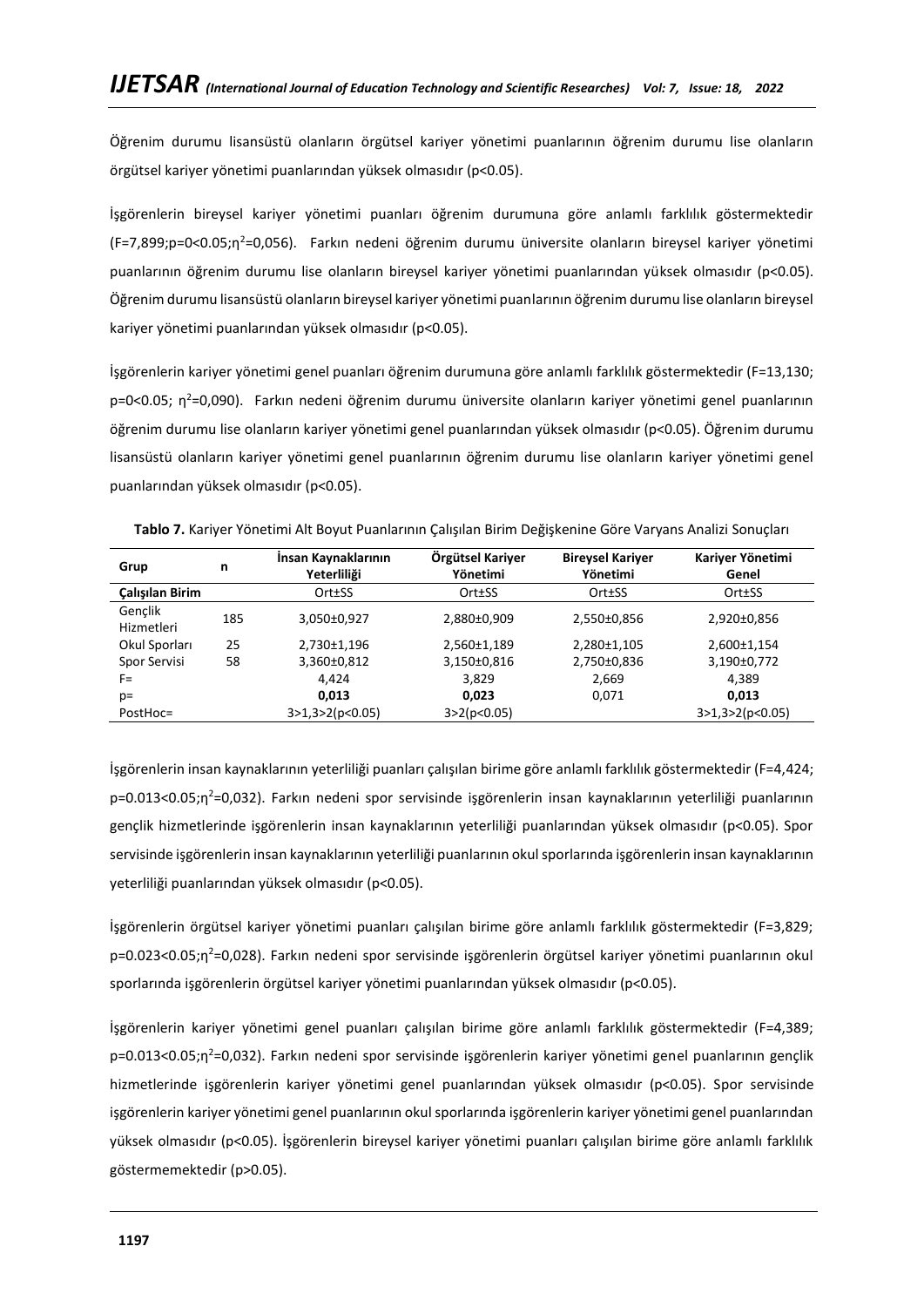| Grup                     | n   | Insan Kaynaklarının<br>Yeterliliği | Örgütsel Kariyer<br>Yönetimi | <b>Bireysel Kariyer</b><br>Yönetimi | Kariyer Yönetimi<br>Genel |
|--------------------------|-----|------------------------------------|------------------------------|-------------------------------------|---------------------------|
| Kurumdaki<br>Pozisyon    |     | Ort±SS                             | Ort±SS                       | Ort±SS                              | Ort±SS                    |
| Sportif Eğitim<br>Uzmanı | 44  | 3,240±0,884                        | 2,940±0,801                  | 2,520±0,927                         | 3,030±0,824               |
| Sef                      | 16  | 3,250±1,081                        | 2,970±1,104                  | 2,770±0,979                         | 3,090±1,037               |
| Antrenör                 | 64  | 3,020±0,829                        | 2,820±0,828                  | 2,500±0,796                         | 2,870±0,779               |
| Memur                    | 144 | 3,050±0,994                        | 2,930±0,992                  | 2,590±0,900                         | 2,940±0,927               |
| $F =$                    |     | 0,750                              | 0,267                        | 0,472                               | 0,419                     |
| $p=$                     |     | 0,523                              | 0,849                        | 0,702                               | 0,739                     |

**Tablo 8.** Kariyer Yönetimi Alt Boyut Puanlarının Kurumdaki Pozisyon Değişkenine Göre Varyans Analizi Sonuçları

İşgörenlerin insan kaynaklarının yeterliliği, örgütsel kariyer yönetimi, bireysel kariyer yönetimi, kariyer yönetimi genel puanları kurumdaki pozisyona göre anlamlı farklılık göstermemektedir (p>0.05).

| Grup               | n   | Insan Kaynaklarının<br>Yeterliliği | Örgütsel Kariyer<br>Yönetimi | <b>Bireysel Kariyer</b><br>Yönetimi | Kariyer Yönetimi<br>Genel |
|--------------------|-----|------------------------------------|------------------------------|-------------------------------------|---------------------------|
| Hizmet<br>Süresi   |     | Ort±SS                             | Ort±SS                       | Ort±SS                              | Ort±SS                    |
| 1 Yıldan Az        | 20  | 2,890±0,809                        | 2,610±0,743                  | 2,340±0,636                         | 2,710±0,720               |
| $2-4$ Yıl          | 160 | 3,040±0,958                        | 2,870±0,940                  | 2,540±0,883                         | 2,910±0,891               |
| $5-9$ Yıl          | 64  | 3,170±0,983                        | 3,060±0,977                  | 2,630±0,946                         | 3,050±0,923               |
| 10 Yıl ve<br>Üzeri | 24  | 3,290±0,839                        | 3,020±0,826                  | 2,780±0,879                         | 3,130±0,804               |
| $F =$              |     | 0,960                              | 1,456                        | 1,099                               | 1,187                     |
| $p=$               |     | 0,412                              | 0,227                        | 0,350                               | 0,315                     |

**Tablo 9.** Kariyer Yönetimi Alt Boyut Puanlarının Hizmet Süresi Değişkenine Göre Varyans Analizi Sonuçları

İşgörenlerin insan kaynaklarının yeterliliği, örgütsel kariyer yönetimi, bireysel kariyer yönetimi, kariyer yönetimi genel puanları hizmet süresine göre anlamlı farklılık göstermemektedir (p>0.05).

| Tablo 10. Kariyer Yönetimi Alt Boyut Puanlarının Daha Önce Başka İşte Çalışma Durumu Değişkenine Göre t- |
|----------------------------------------------------------------------------------------------------------|
|----------------------------------------------------------------------------------------------------------|

| testi Sonucları                        |     |                                    |                              |                                     |                           |
|----------------------------------------|-----|------------------------------------|------------------------------|-------------------------------------|---------------------------|
| Grup                                   | n   | Insan Kaynaklarının<br>Yeterliliği | Örgütsel Kariyer<br>Yönetimi | <b>Bireysel Kariver</b><br>Yönetimi | Kariyer Yönetimi<br>Genel |
| Daha Önce Başka<br>İşte Çalışma Durumu |     | Ort±SS                             | Ort±SS                       | Ort±SS                              | Ort±SS                    |
| Evet                                   | 126 | 3,310±0,849                        | 3,040±0,875                  | 2,680±0,857                         | 3,130±0,806               |
| Hayır                                  | 142 | 2,880±0,980                        | 2,800±0,964                  | 2,460±0,896                         | 2,790±0,917               |
| t=                                     |     | 3,816                              | 2,113                        | 2,068                               | 3,188                     |
| $p=$                                   |     | 0,000                              | 0,036                        | 0.040                               | 0,002                     |

Daha önce başka işte işgörenlerin insan kaynaklarının yeterliliği puanları (x=3,310), daha önce başka işte çalışmayanların insan kaynaklarının yeterliliği puanlarından (x=2,880) yüksek bulunmuştur (t=3,816; p=0<0.05;  $d=0,467; \eta^2=0,052$ ).

Daha önce başka işte işgörenlerin örgütsel kariyer yönetimi puanları (x=3,040), daha önce başka işte çalışmayanların örgütsel kariyer yönetimi puanlarından (x=2,800) yüksek bulunmuştur (t=2,113; p=0.036<0.05;  $d=0,260; \eta^2=0,017$ ).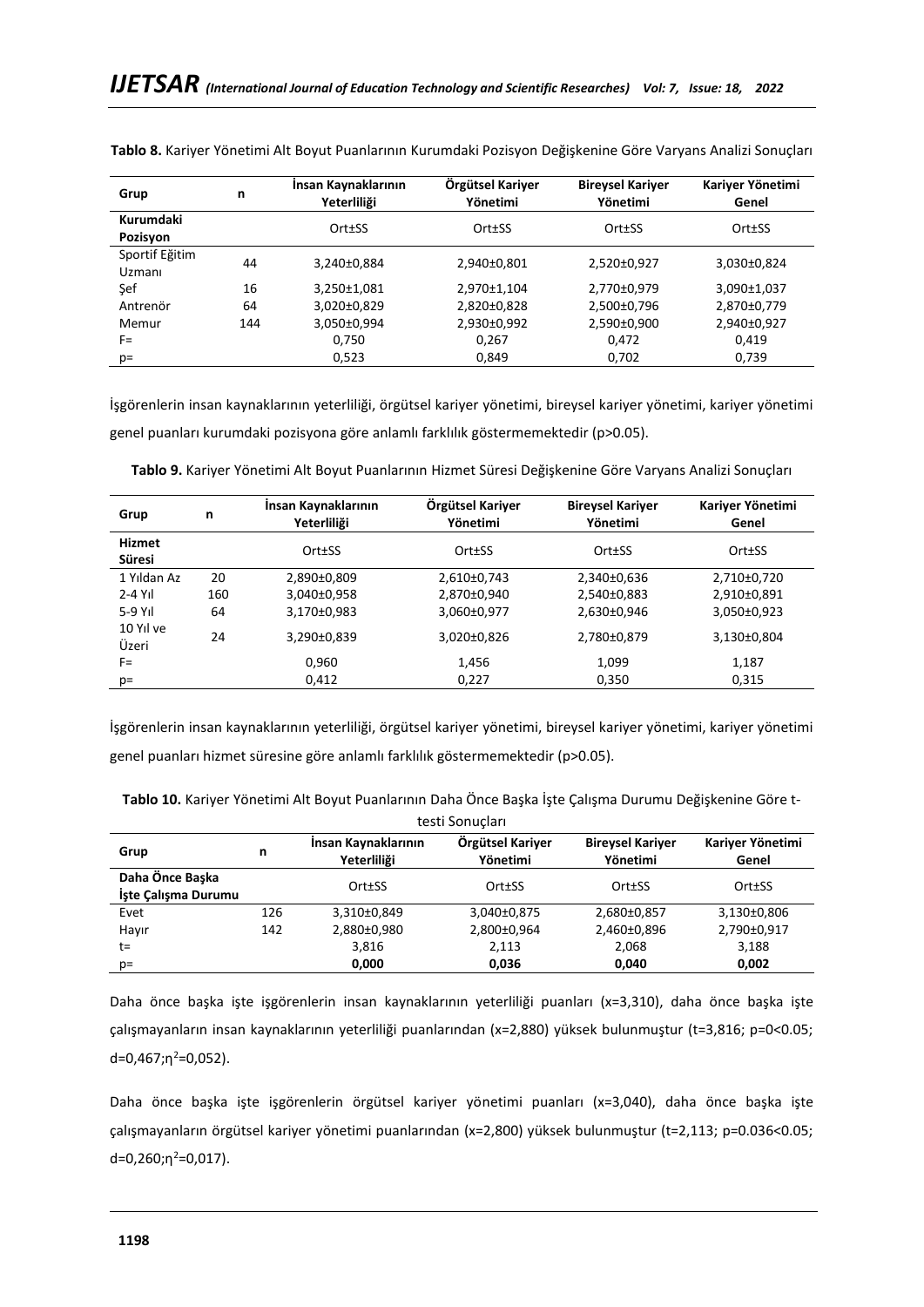### **TARTIŞMA ve SONUÇ**

Spor örgütlerinde işgörenlerin kariyer yönetimi düzeylerinin farklı değişkenler açısından incelenmesi amacıyla yapılan çalışmanın bu bölümünde literatür taraması yapılmış olup konuyla ilgili bulgular tartışılmıştır.

Yapmış olduğumuz çalışmada kariyer yönetimi alt boyutlarının (insan kaynaklarının yeterliliği, bireysel kariyer yönetimi ve örgütsel kariyer yönetimi); cinsiyet, yaş, medeni durum, öğrenim durumu, çalışılan birim, kurumdaki pozisyon, hizmet süresi, daha önce başka başka işte çalışma durumu değişkenlerine göre farklılaşıp farklılaşmadığına baktığımızda, katılımcıların kariyer yönetimi düzeylerinde öğrenim durumu değişkeninde bütün alt boyutlarında (insan kaynakları yönetimi, örgütsel kariyer yönetimi ve bireysel kariyer yönetimi) lisansüstü olanlar lehine anlamlı farklılık görülmüş olup **H<sup>4</sup>** hipotezimiz kabul edilmiştir. Yazında yer alan çalışmalara bakıldığında, spor genel müdürlüğü personelinin eğitim durumu değişkenine göre farklılaşmadığı (Yerlikaya,2019) ve çalışmamız bulgusuna tezat olduğu görülmüştür. Ancak katılımcıların eğitim durumları ile kariyer tatmini arasında istatistiksel olarak anlamlı farklılık olduğu tespit edilen çalışmalar mevcuttur (Demirdelen ve Ulama, 2013; İleri ve diğ. 2009) ve çalışmamıza paralellik göstermektedir. Her ne kadar örneklem grubu farklı olsa da (otel işletmeleri ve sağlık sektör) eğitim düzeyi arttıkça kariyer yönetimi düzeylerinde de artış olabileceği söylenebilir. Çünkü kariyer yollarının belirlenmesi ancak eğitimle mümkün olmaktadır.

Katılımcıların kariyer yönetimi düzeylerinde çalışılan birim değişkeninde kariyer yönetimi alt boyutlarından insan kaynakları yönetimi, örgütsel kariyer yönetimi ile kariyer yönetimi genel puanlarında spor servisinde işgörenler lehine anlamlı farklılık görülmüş olup **H5**hipotezimiz kısmen kabul edilmiştir. Yazında yer alan bulgularda bireysel kariyer yönetiminde kişiliğe bakılmış ve spor uzmanlarının hedef yönelimli kişilik özelliğine sahip oldukları tespit edilmiştir. Her ne kadar yazında yer alan bulgu ile bizim bulgumuz bire bir benzer olmasa da spor servisinde işgören spor uzmanları spor yönetimi alanında uzman bireylerden oluştuğu için hedef yönelimli kişiliği olmaları kariyer hedeflerini iyi belirleyebilmeleri anlamını taşıdığını söyleyebiliriz. Diğer taraftan Yerlikaya'nın yapmış olduğu çalışmada kariyer tatmini puanlarının çalışılan birime göre farklılaşmadığı görülmüş olup bizim çalışmamızda kariyer yönetiminin bireysel boyutunda fark çıkmamasıyla paralellik gösterdiğini söyleyebiliriz.

Katılımcıların kariyer yönetimi düzeylerinde daha önce başka işte çalışma durumuna göre bakıldığında insan kaynaklarının yeterliliği ve örgütsel kariyer yönetimi boyutlarında daha önce başka işte çalışanlar lehine anlamlı farklılık görülmüştür. H8 hipotezimiz kısmen kabul edilmiştir. Kariyer sürekli ilerleme ve iş ortamında alternatifleri görme ve değerlendirmeyi gerektirir. Dolayısıyla başka işte işgören bireyler farklı yönetim şekilleriyle karşılaştıkları için kariyer yönetimi düzeylerinde de farklılık gösterecektir. Ortaya çıkan bulgumuz beklenen bir sonuçtur.

Katılımcıların kariyer yönetimi alt boyut puanları cinsiyet, yaş, medeni durum, kurumdaki pozisyon ve hizmet yılı değişkenlerine göre farklılaşmamaktadır. H<sub>1</sub>, H<sub>2</sub>, H<sub>3</sub>, H<sub>5</sub>, H<sub>7</sub> hipotezlerimiz reddedilmiştir. Yazında kariyer tatmininin cinsiyet değişkenine göre farklılaşma durumlarına bakılmış ve anlamlı farklılık görülmemiş olup ( Ulukök ve Akın, 2016; Yerlikaya, 2019 ) çalışmamıza paralellik göstermektedir. Yaş değişkenine baktığımızda Yerlikaya'nın çalışması paralellik göstermektedir. Ancak Ulukök ve Akın'ın çalışması tezat görülmektedir. Çalışma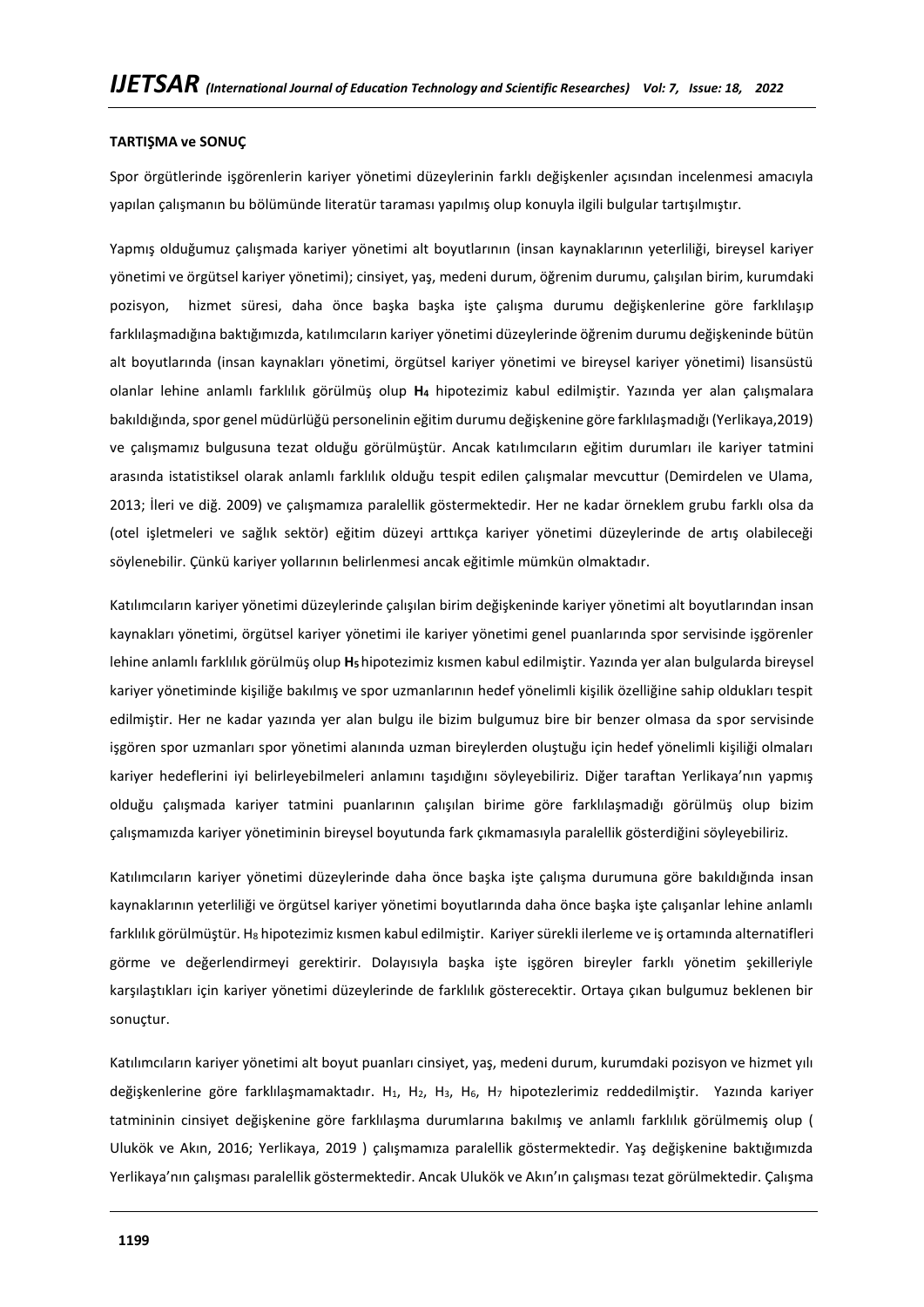bulgumuza tezat olması farklı örneklem grubunun ele alınmasından kaynaklandığı söylenebilir. Diğer taraftan spor örgütlerinde işgörenlerin en düşük eğitim düzeyi lisans olup mezuniyetten sonra donanımlı ve motivasyonları yüksek bir şekilde işe başladıkları düşünülmektedir. Dolayısıyla medeni durum, yaş ve cinsiyet gibi faktörler kariyer düzeylerini etkilemeyeceği düşünülebilir.

Sonuç olarak, bireysel farklardan dolayı kariyer düzeylerinin değişeceği düşünülse de herhangi bir farkın çıkmaması ele alınan örneklem grubundan kaynaklandığı söylenebilir. Çalışma farklı örneklem gruplarıyla farklı bireysel faktörler ele alınarak yapılması önerilir.

## **ÖNERİLER**

Benzer çalışma farklı değişkenler ile arasındaki ilişki incelenerek yapılması önerilebilir. Ayrıca benzer çalışma gençlik ve spor bakanlığı, beden eğitimi öğretmenleri ve farklı gençlik spor il müdürlükleri ile çalışılması önerilir. Diğer taraftan çıkan sonuçlardan yola çıkarak kurumlarda ele alınması ve desteklenmesi için çalışmalar yapılabilir.

### **Etik Metni**

Bu makalede dergi yazım kurallarına, yayın ilkelerine, araştırma ve yayın etiği kurallarına, dergi etik kurallarına uyulmuştur. Makale ile ilgili doğabilecek her türlü ihlallerde sorumluluk yazarlara aittir.

Mevcut araştırma için Muş Alparslan Üniversitesi Bilimsel Araştırma ve Yayın Etiği Kurulunun 28.02.2022 tarih ve 39712 sayılı kararı ile gerekli onay alınmıştır.

**Yazarların Katkı Oranı Beyanı:** Bu araştırmaya birinci yazar % 60 ikinci yazar %40 oranında katkıda bulunmuştur.

### **KAYNAKÇA**

Büyüköztürk, Ş., Çokluk, Ö. & Köklü, N. (2018). *Sosyal bilimler için istatistik*. Pegem Akademi.

- Büyükyılmaz, O., Karakulle, İ. & Karataş, İ. (2018). Örgütsel kariyer yönetiminin duygusal bağlılık üzerindeki etkisinde iş tatmininin aracılık rolü. *Çankırı Karatekin Üniversitesi İİBF Dergisi*, 8 (1), 1-29.
- Demirdelen, D., & Ulama Ş., (2013), "Demografik Değişkenlerin Kariyer Tatminine Etkileri: Antalya'da 5 Yıldızlı Otel İşletmelerinde Bir Araştırma", *İşletme Bilimi Dergisi,* 1(2), 65-89.
- Ersoy, A., Bişgin, H., Karayol, M., Atakan, M.M. (2014). *Gençlik ve Spor Çalışanlarının Örgütsel Bağlılık Düzeylerinin Demografik Değişkenler Açısından İncelenmesi*, International Journal of Science Culture and Sport, 1, 757-766.
- Field, A. (2009). *Discovering statisticsusing SPSS*. SAGE Publications. Third edition.
- George, D., & Mallery, M. (2010*). SPSS for Windows Step by Step: A Simple Guide and Reference, 17.0update (10aed.)*.Pearson
- Harwiki, W. (2013). The Influence of Servant Leadership on Organizational Culture, Organizational Commitment, Organizational Citizenship behavior, and Employees'Performance (Study of Out Standing Cooperativesin East Java Province, Indonesia. *Journal of Economics and Behavioral Studies 5(12):*876-885.